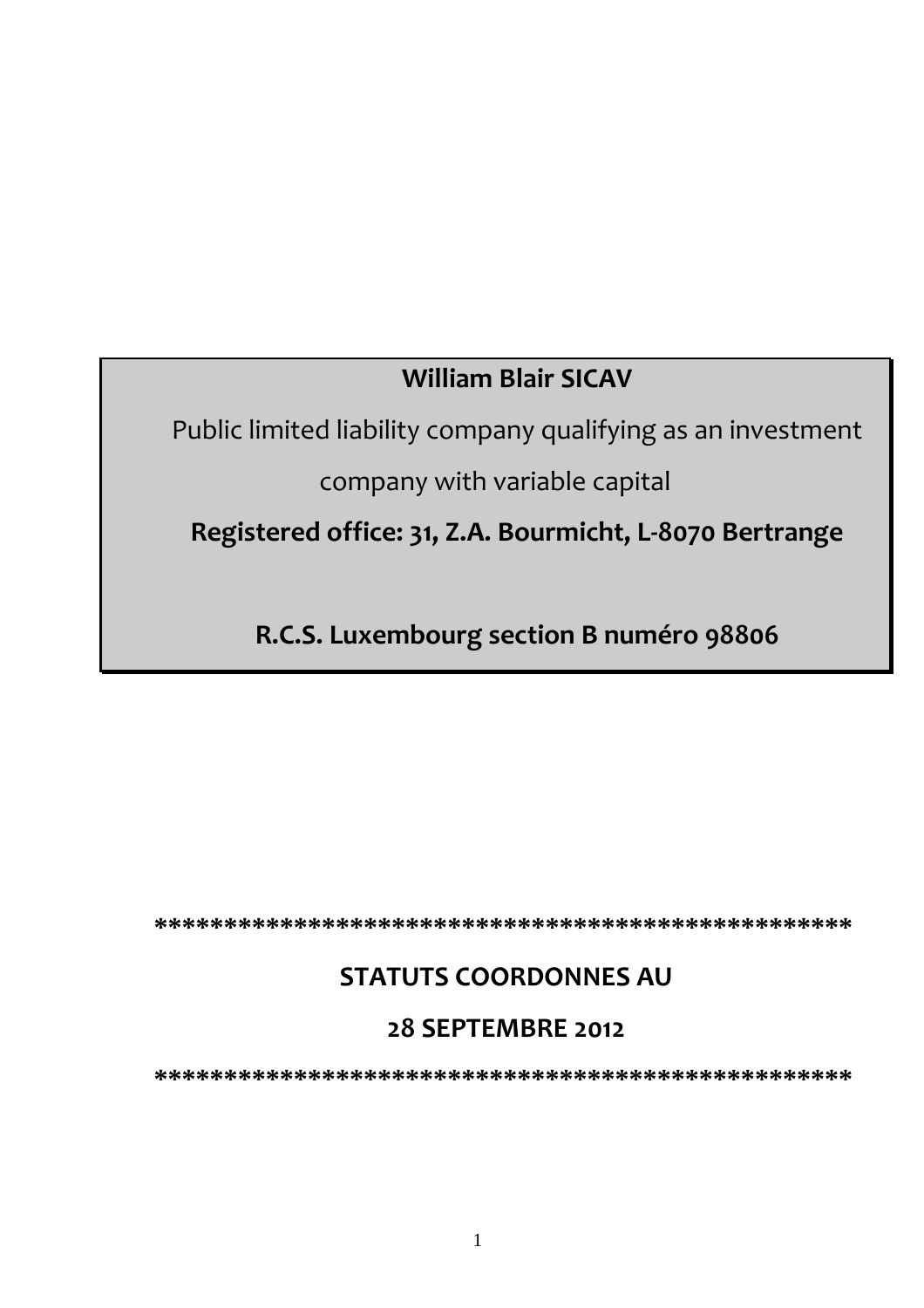La société a été constituée suivant acte reçu par Maître Jean-Joseph **WAGNER**, notaire de résidence à Sanem, en date du 2 février 2004, publié au Mémorial C, Recueil des Sociétés et Associations, numéro 204 du 19 février 2004;

et dont les statuts ont été modifiés suivant acte reçu par Maître Henri **HELLINCKX**, notaire de résidence à Luxembourg, en date du 4 mai 2010, publié au Mémorial C, Recueil des Sociétés et Associations, numéro 1336 du 29 juin 2010;

et dont les statuts ont été modifiés suivant acte reçu par Maître Marc **LECUIT**, notaire de résidence à Mersch, agissant en remplacement de son confrère empêché Maître Gérard **LECUIT**, notaire de résidence à Luxembourg, en date du 20 avril 2011, publié au Mémorial C, Recueil des Sociétés et Associations, numéro 1671 du 25 juillet 2011;

et dont les statuts ont été modifiés suivant acte reçu par Maître Carlo **WERSANDT**, notaire de résidence à Luxembourg, en date du 28 septembre 2012, non encore publié au Mémorial C, Recueil des Sociétés et Associations.

---------------------------------------------------------------------------------------------------------------

# **I. Denomination, Duration, Corporate object, Registered office**

# **Art. 1. Denomination**

There exists among the subscribers and all those who become owners of shares hereafter issued, a corporation in the form of a société d'investissement à capital variable under the name of *William Blair* SICAV (hereinafter referred to as the «Company»),

# **Art. 2. Duration**

The Company is established for an unlimited period of time. The Company may be dissolved by a resolution of the shareholders adopted in the manner required for amendment of these Articles of Incorporation.

#### **Art. 3. Corporate object**

The sole object of the Company is the collective investment of its assets in transferable securities or other permitted assets, with the purpose of spreading investment risks and affording its shareholders the results of the management of its portfolio.

The Company may take any measures and carry on any operations deemed useful for the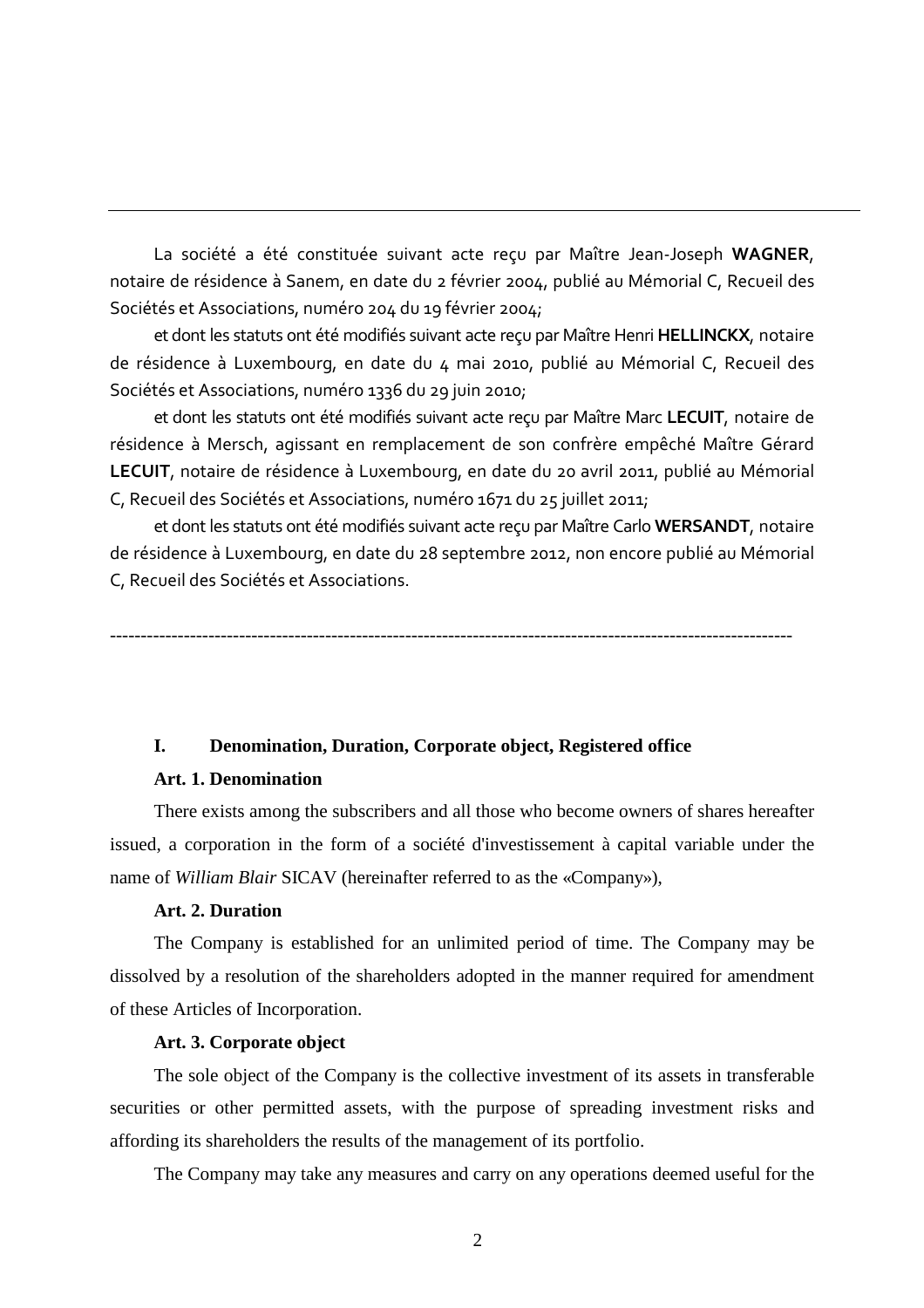accomplishment and development of its object in the broadest sense in the frame of Part I of the Luxembourg law of 20 December 2002 as amended from time to time on undertakings for collective investment.

### **Art. 4. Registered office**

The registered office of the Company is established in Bertrange, Grand Duchy of Luxembourg. The board of directors of the Company is authorized to transfer the registered office of the Company within the city of Bertrange. Branches or other offices may be established either in Luxembourg or abroad by resolution of the board of directors.

In the event that the board of directors determines that extraordinary political, economical, social or military developments have occurred or are imminent that would interfere with the normal activities of the Company at its registered office, or with the ease of communication between such office and persons abroad, the registered office may be temporarily transferred abroad until the complete cessation of these abnormal circumstances; such temporary measures shall have no effect on the nationality of the Company which, notwithstanding the temporary transfer of its registered office, will remain a Luxembourg corporation.

# **II Share capital, Variations of share capital. Characteristics of the shares**

# **Art. 5. Share capital**

The share capital of the Company shall be at any time equal to the total net assets of the various sub-funds of the Company, as defined in Article 12 hereof. The capital of the Company must reach the equivalent amount in US dollars of one million two hundred and fifty thousand euro (1,250,000.- EUR) within the first six months following its approval by the regulator, and thereafter may not be less than this amount.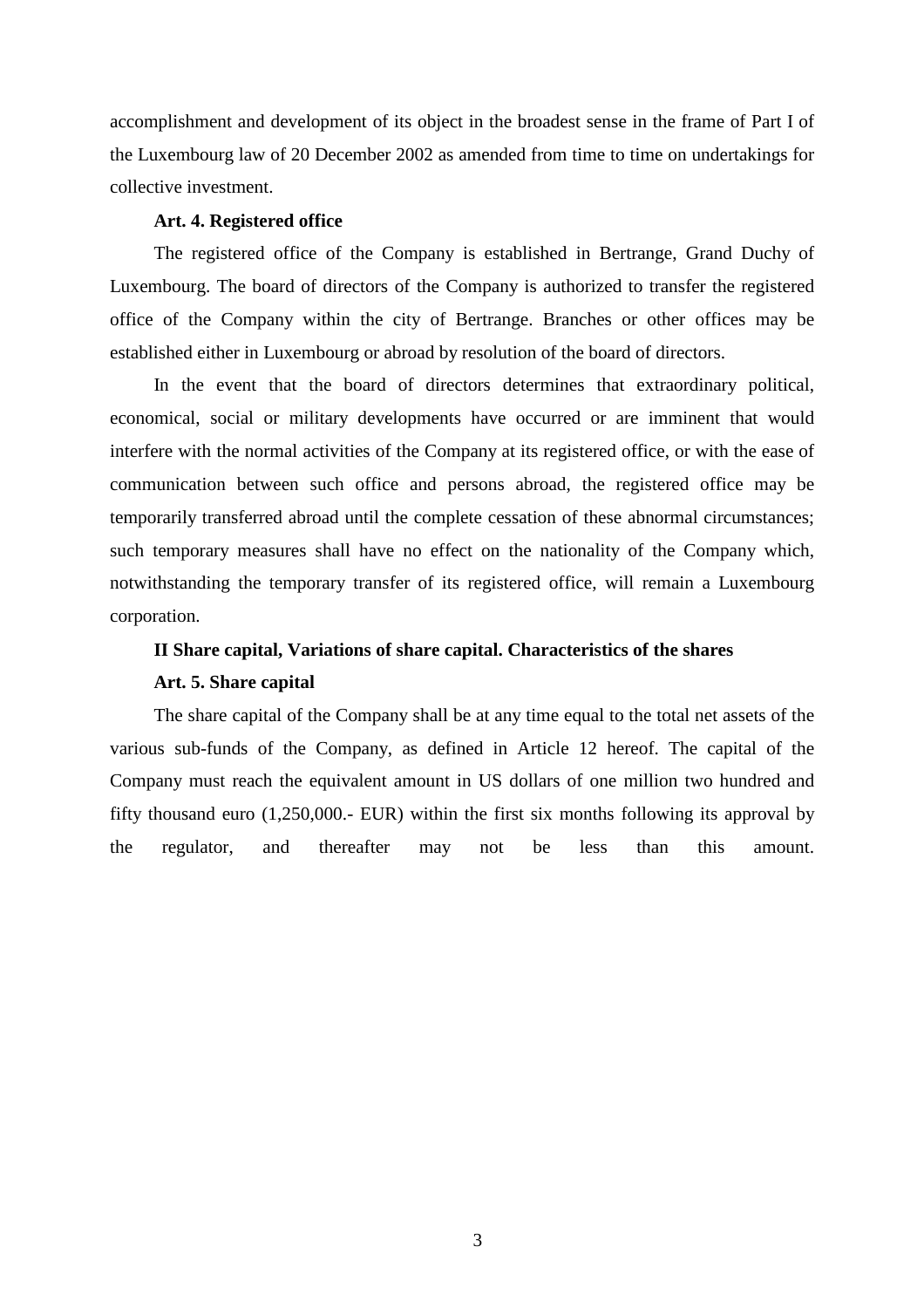The initial share capital of the Company is set at forty-five thousand US dollars (USD 45,000.-) fully paid-up and represented by four hundred and fifty (450) shares with no par value, as defined in Article 8 hereof.

For consolidation purposes, the base currency of the Company is USD.

### **Art. 6. Variations in share capital**

The share capital may be increased or decreased as a result of the issue by the Company of new fully paid-up shares or the repurchase by the Company of existing shares from its shareholders.

# **Art. 7. Sub-funds**

The board of directors of the Company may, at any time, establish several pools of assets, each constituting a sub-fund, a «compartiment» within the meaning of Article 133 of the Luxembourg law dated 20 December 2002 as amended from time to time on undertakings for collective investment.

The board of directors shall attribute specific investment objectives and policies and a denomination to each sub-fund.

### **Art. 8. Classes of shares**

The board of directors of the Company may, at any time, issue classes of shares within one or more sub-funds. These classes of shares may differ in, inter alia, their charging structure, dividend policy or type of target investors.

Initially, one classes of shares, class I share shall be issued. Other classes of shares, once created, shall differ in their characteristics as more fully described in the current version of the prospectus of the Company from time to time.

# **Art. 9. Form of the shares**

The Company shall issue shares of each sub-fund and each class of shares in registered form.

Shares are issued in uncertificated form with a confirmation statement, unless a share certificate is specifically requested at the time of subscription, and in such case, the subscriber will bear the risk and any additional expense arising from the issue of such certificate. Holders of certificated shares must return their share certificates, duly renounced, to the Company before conversion or redemption instructions may be effected.

A register of shareholders shall be kept at the registered office of the Company. Such share register shall set forth the name of each shareholder, his residence or elected domicile,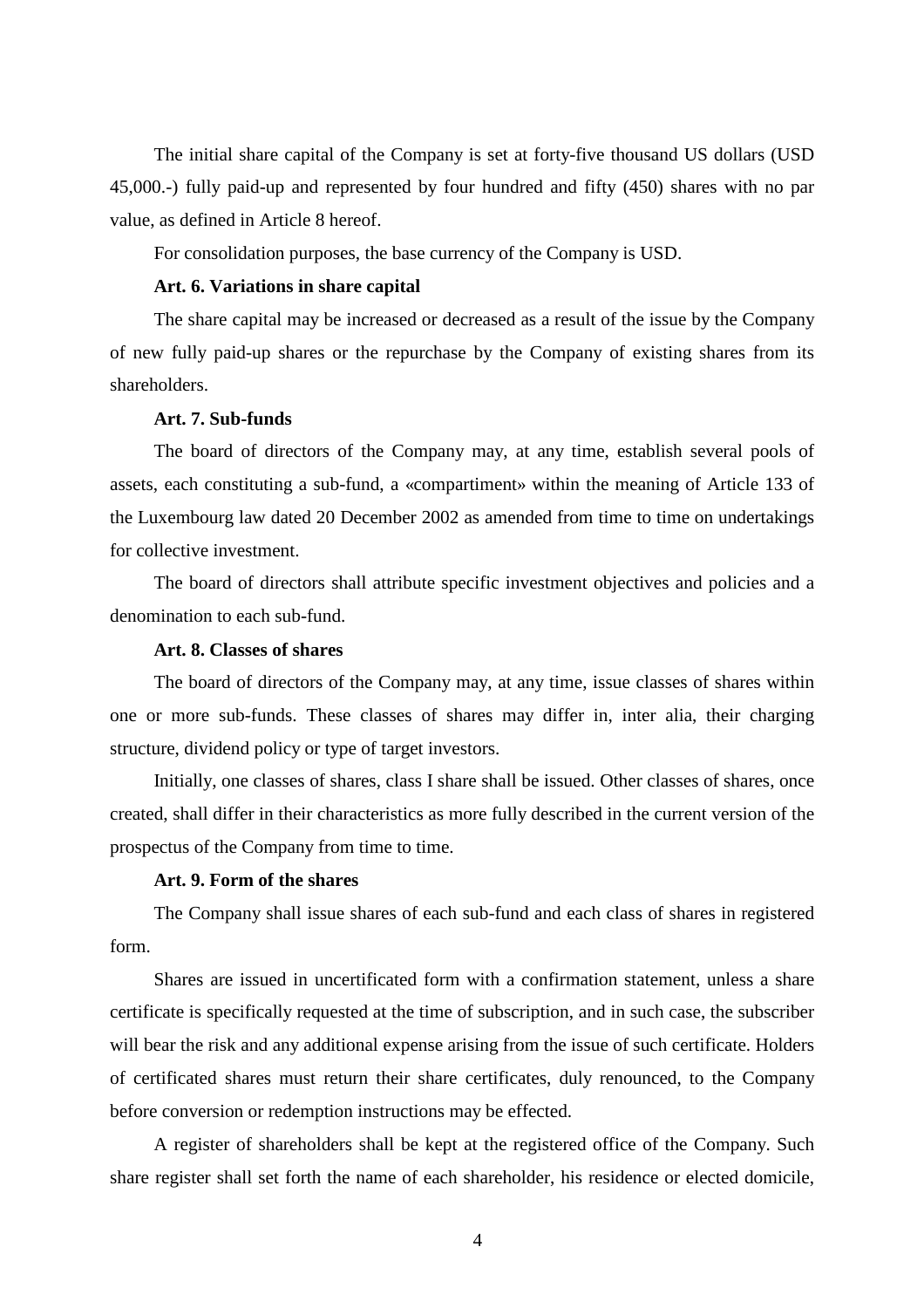the number of shares held by him, the class of each such share, the amounts paid for each such share, the transfer of shares and the dates of such transfers. The share register is conclusive evidence of ownership. The Company treats the registered owner of a share as the absolute and beneficial owner thereof.

The transfer of a registered share shall be effected by a written declaration of transfer inscribed on the register of shareholders, such declaration of transfer to be dated and signed by the transferor and the transferee or by persons holding suitable powers of attorney to act therefore. The Company may also accept as evidence of transfer other instruments of transfer satisfactory to the Company.

Any owner of registered shares has to indicate to the Company an address to be maintained in the share register. All notices and announcements of the Company given to owners of registered shares shall be validly made at such address. Any shareholder may, at any moment, request in writing amendments to his address as maintained in the share register. In case no address has been indicated by an owner of registered shares, the Company is entitled to deem that the necessary address of the shareholder is at the registered office of the Company.

The shares are issued, and share certificates if requested are delivered, only upon the acceptance of the subscription and the receipt of the subscription price under the conditions as set out in the current prospectus.

The Company will recognise only one holder in respect of each share in the Company. In the event of joint ownership, the Company may suspend the exercise of any right deriving from the relevant share or shares until one person shall have been designated to represent the joint owners vis-à-vis the Company.

# **Art. 10. Loss or destruction of share certificates**

If any shareholder can prove to the satisfaction of the Company that his share certificate has been mislaid or destroyed, then at his request, a duplicate share certificate may be issued under such conditions and guarantees as the Company may determine, including an indemnity or other verification of title or claim to title countersigned by a bank, stockbroker or other party acceptable to the Company. Upon the issue of the new share certificate, on which it shall be recorded that it is a duplicate, the original share certificate shall become null and void.

Mutilated or defaced share certificates may be exchanged for new ones by order of the Company. The mutilated or defaced certificates shall be delivered to the Company and shall be annulled immediately. The Company, at its discretion, may charge the shareholder for the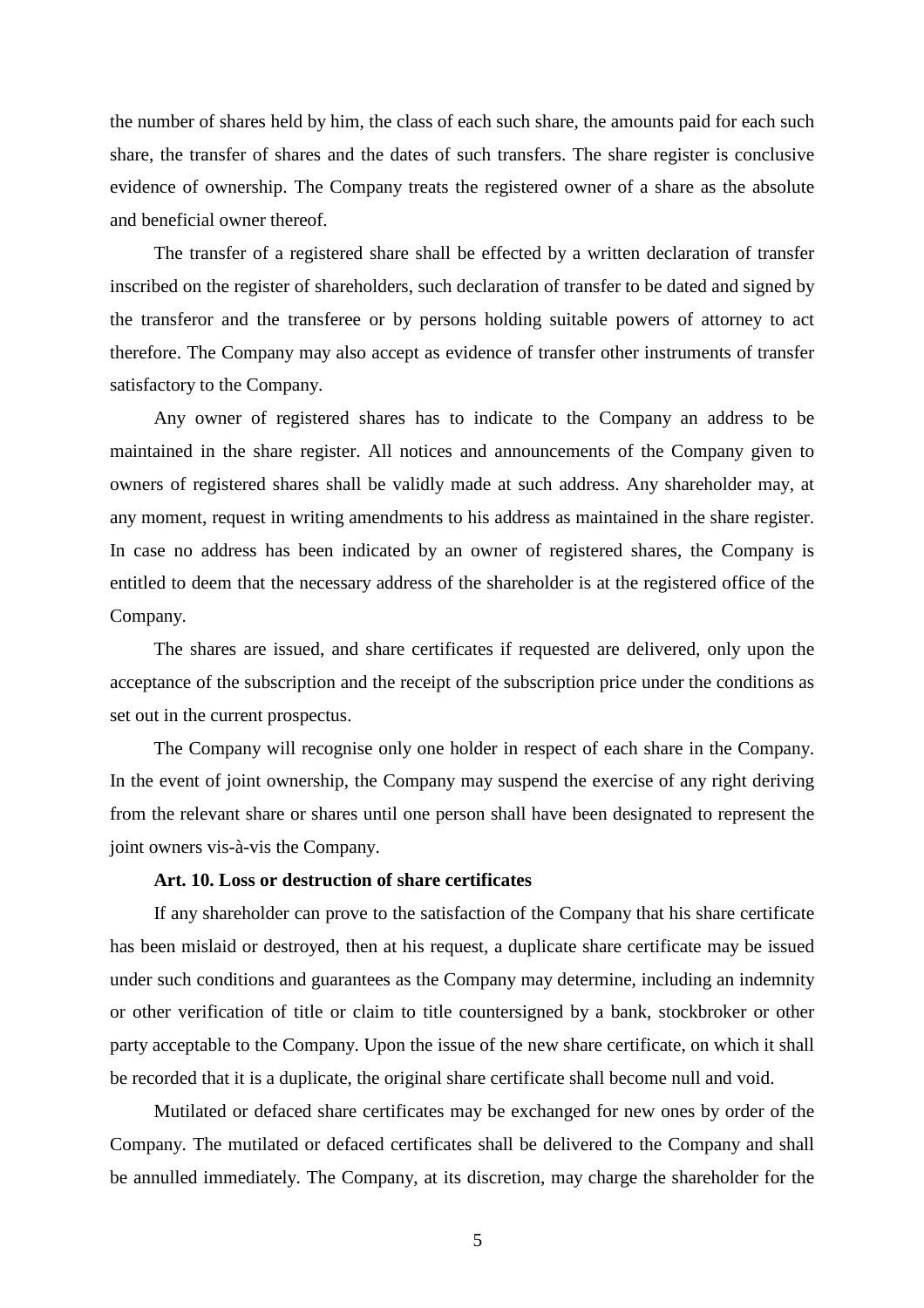costs of a duplicate or of a new share certificate, as well as all costs and reasonable expenses incurred by the Company in connection with the issuance and registration thereof, or in connection with the annulment of the old share certificate.

### **Art. 11. Limitation to the ownership of shares**

The Company may restrict or prevent the direct or indirect ownership of shares in the Company by any person, firm, partnership or corporate body, if in the sole opinion of the Company such holding may be detrimental to the interests of the existing shareholders or of the Company, if it may result in a breach of any law or regulation, whether Luxembourg or foreign, or if as a result thereof the Company may become exposed to tax disadvantages, fines or penalties that it would not have otherwise incurred (such persons, firms, partnerships or corporate bodies to be determined by the board of directors).

For such purposes, the Company may, at its discretion and without liability:

a) decline to issue any share and decline to register any transfer of a share, where it appears that such registration or transfer would or may eventually result in the beneficial ownership of said share by a person who is precluded from holding shares in the Company;

b) where it appears to the Company that any person, who is precluded from holding shares in the Company, either alone or in conjunction with any other person, is a beneficial owner of shares, compulsorily purchase from any such shareholder all shares held by such shareholder; or

c) where it appears to the Company that one or more persons are the owners of a proportion of the shares in the Company which would render the Company subject to tax or other regulations of jurisdictions other than Luxembourg, compulsorily repurchase all or a proportion of the shares held by such shareholders.

In such cases enumerated at (a) to (c) (inclusive) hereabove, the following proceedings shall be applicable;

1) The Company shall serve a notice (hereinafter referred to as the «redemption notice») upon the holders of shares subject to compulsory repurchase; the redemption notice shall specify the shares to be repurchased as aforesaid, the redemption proceed (as defined here below) to be paid for such shares and the place at which this price is payable. Any such notice may be served upon such shareholder by registered mail, addressed to such shareholder at his address as indicated in the share register. The said shareholder shall thereupon forthwith be obliged to deliver to the Company the share certificate, if issued, representing shares specified in the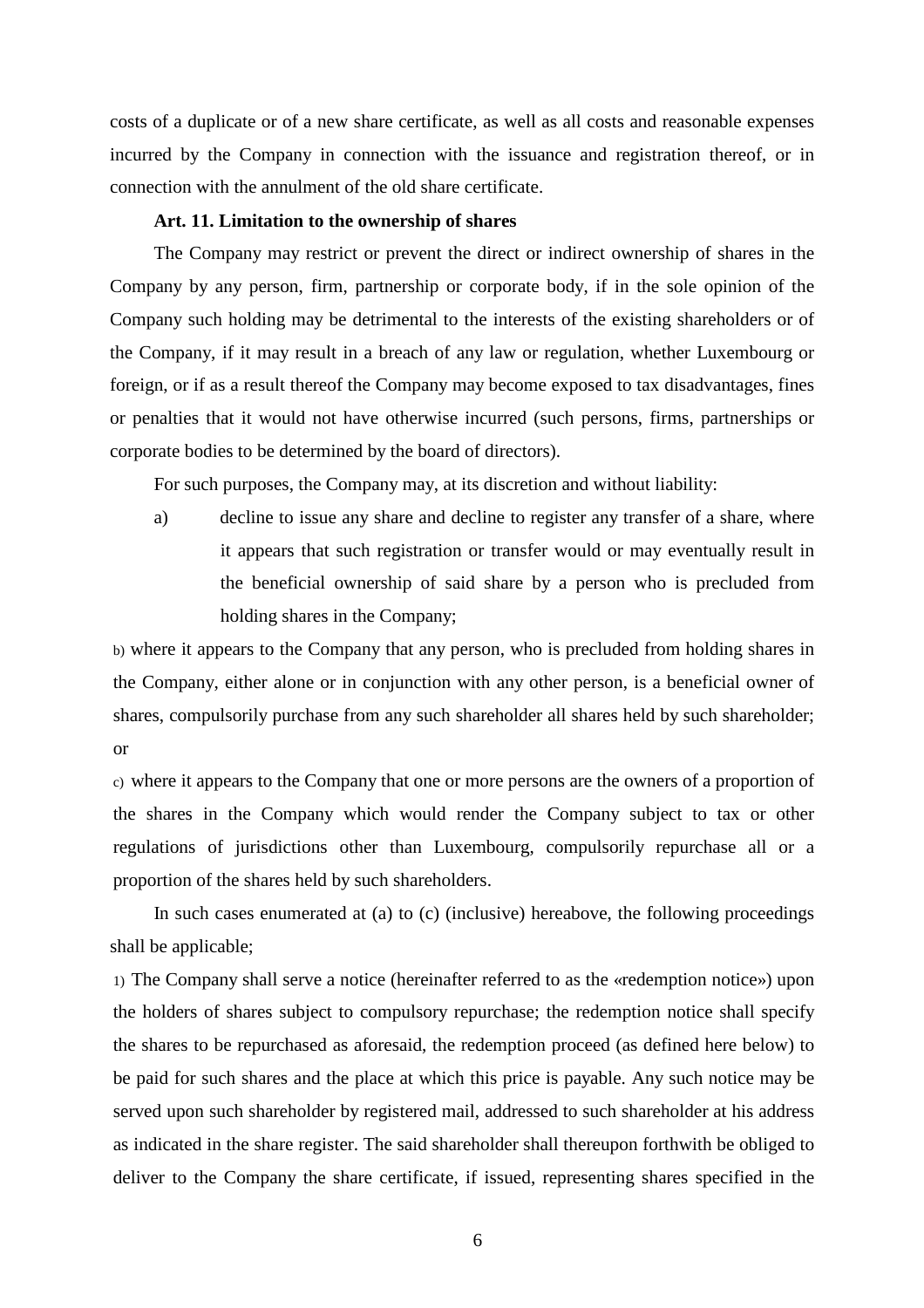redemption notice. Immediately after the close of business on the date specified in the redemption notice, such shareholder shall cease to be the owner of the shares specified in the redemption notice, the share register shall be amended accordingly and the share certificate, if issued, representing such shares shall be cancelled in the books of the Company.

2) The price at which the shares specified in any redemption notice shall be purchased (hereinafter referred to as the «redemption proceeds») shall be an amount equal to the net asset value per share of the class and the sub-fund to which the shares belong, determined in accordance with Article 12 hereof, as at the date of the redemption notice.

3) Subject to all applicable laws and regulations, payment of the redemption proceeds will be made to the owner of such shares in the currency in which the shares are denominated, and will be deposited by the Company with a bank in Luxembourg or elsewhere (as specified in the redemption notice) for payment to such owner upon surrender of the share certificate, if issued, representing the shares specified in such redemption notice. Upon deposit of such redemption proceeds as aforesaid, no person interested in the shares specified in such redemption notice shall have any further interest in such shares or any claim against the Company or its assets in respect thereof, except the right of the shareholder appearing as the owner thereof to receive the redemption proceeds so deposited (without interest) from such bank upon effective surrender of the share certificate, if issued, as aforesaid.

4) The exercise by the Company of the powers conferred by this Article 11 shall not be questioned or invalidated in any case on the ground that there was insufficient evidence of ownership of shares by any person at the date of any redemption notice, provided that in such case the said powers were exercised by the Company in good faith.

The Company may also, at its discretion and without liability, decline to accept the vote of any person who is precluded from holding shares in the Company at any meeting of shareholders of the Company.

Specifically, the Company may restrict or prevent the direct or indirect ownership of shares in the Company by any «US person», meaning a citizen or resident of the United States of Amcrica or of any of its territories or possessions or areas subject to its jurisdiction. Furthermore, class I shares are reserved to institutional investors only.

# **III. Net asset value, Issue and repurchase of shares, Suspension of the calculation of the net asset value**

### **Art. 12. Net asset value**

The net asset value per share of each class of shares in each sub-fund of the Company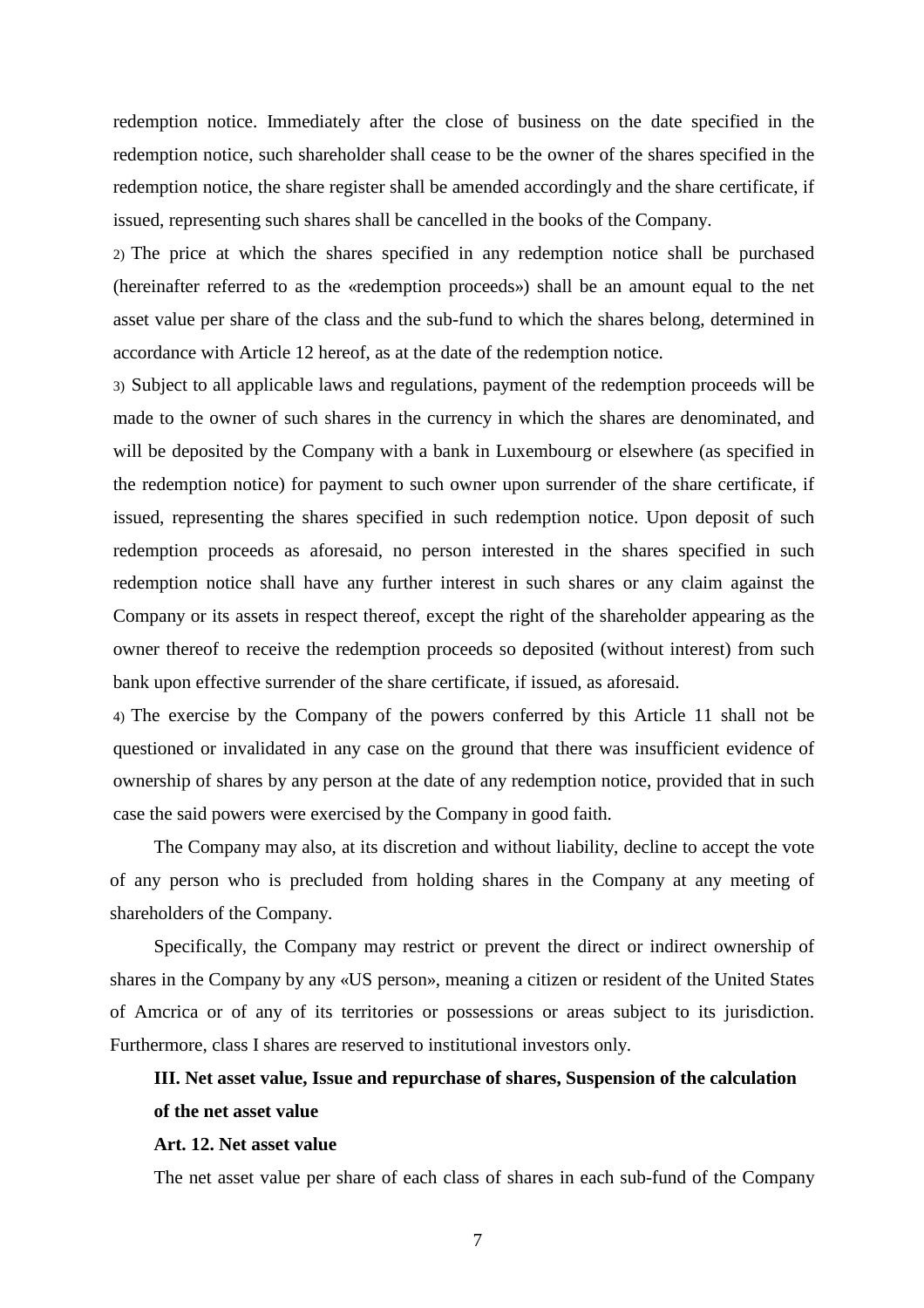shall be determined periodically by the Company, but in any case not less than twice per month, as the board of directors may determine (every such day for determination of the net asset value being referred to herein as the "valuation day") on the basis of the last available prices. If such day falls on a bank holiday in Luxembourg or a day that the NYSE ("New York Stock Exchange") is closed, then the valuation day shall be the first succeeding full bank business day in Luxembourg on which the NYSE is open for trading.

The net asset value per share is expressed in the reference currency of each sub-fund and, for each class of shares for all sub-funds, is determined by dividing the value of the total assets of each sub-fund properly allocable to such class of shares less the value of the total liabilities of such sub-fund properly allocable to such class of shares by the total number of shares of such class outstanding on any valuation day.

If after the calculation of the net asset value in Luxembourg, there has been a material change in the quotations on the markets on which a substantial portion of the investments attributable to a particular sub-fund are dealt or quoted, the Company may, in order to safeguard the interests of shareholders and the Company, cancel the first valuation and carry out a second valuation. All requests for subscription or redemption received to be executed on the first valuation will be executed on the second valuation.

Upon the creation of a new sub-fund, the total net assets allocated to each class of shares of such sub-fund shall be determined by multiplying the number of shares of a class issued in the sub- fund by the applicable purchase price per share. The amount of such total net assets shall be subsequently adjusted when shares of such class are issued or repurchased according to the amount received or paid as the case may be.

The valuation of the net asset value per share of the different classes of shares shall be made in the following manner:

**a)** The assets of the Company shall be deemed to include:

- i) All cash on hand or on deposit, including any interest accrued thereon;
- ii) All bills and demand notes payable and accounts receivable (including proceeds of securities sold but not delivered):
- iii) All bonds, time notes, certificates of deposit, shares, stock, debentures, debenture stocks, subscription rights, warrants, options and other securities, financial instruments and similar assets owned or contracted for by the Company (provided that the Company may make adjustments in a manner not inconsistent with paragraph (a) below with regards to fluctuations in the market value of securities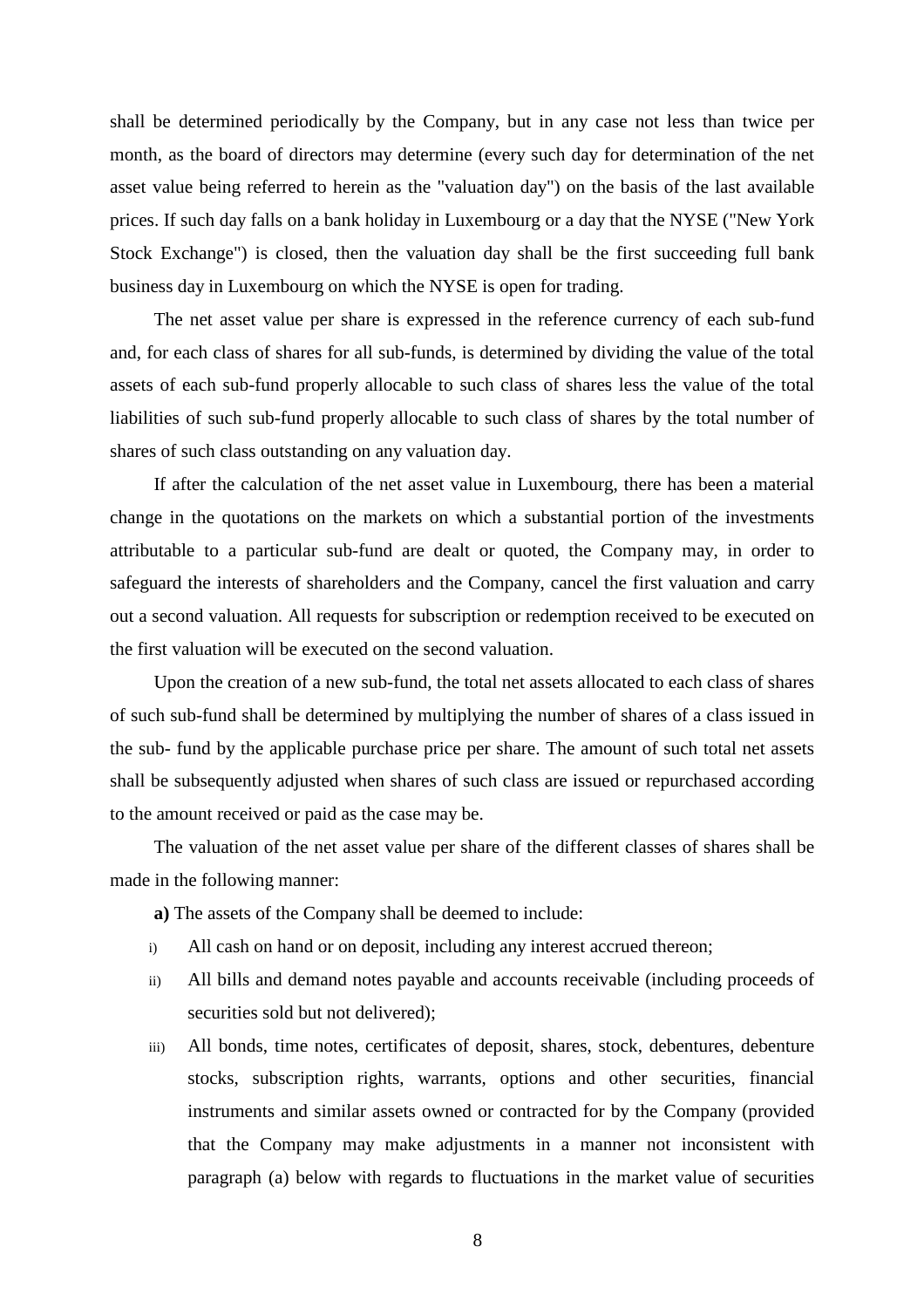caused by trading ex-dividends, ex-rights, or by similar practices);

- iv) AU stock dividends, cash dividends and cash distributions receivable by the Company to the extent information thereon is reasonably available to the Company;
- v) All interest accrued on any interest bearing assets owned by the Company except to the extent that the same is included or reflected in the principal amount of such asset;
- vi) The preliminary expenses of the Company, including the cost of issuing and distributing shares of the Company, insofar as the same have not been written off;
- vii) The liquidating value of all forward contracts and all call or put options the Company has an open position in;
- viii) All other assets of any kind and nature including expenses paid in advance. The value of such assets shall be determined as follows:
- a) The value of any cash on hand or on deposit, bills and demand notes and accounts receivable, prepaid expenses, cash dividends, interest declared or accrued and not yet received, all of which are deemed to be the full amount thereof, unless in any case the same is unlikely to be paid or received in full, in which case the value thereof is arrived at after making such discount as may be considered appropriate in such case to reflect the true value thereof;
- b) Securities listed on a recognised stock exchange or dealt on any other regulated market will be valued at their latest available prices, or, in the event that there should be several such markets, on the basis of their latest available prices on the main market for the relevant security;
- c) The value of non-U.S.equity securities (foreign equity securities) is generally determined based upon the last sale price on the foreign exchange or market on which it is primarily traded and in the currency of that market as of the close of the appropriate exchange or, if there have been no sales during that day, at the latest bid price. The Board of Directors has determined that the passage of time between when the foreign exchanges or markets close and when the sub-funds compute their net asset values could cause the value of foreign equity securities to no longer be representative or accurate, and as a result, may necessitate that such securities be fair valued. Accordingly, for foreign equity securities, the sub-funds may use an independent pricing service to fair value price the security as of the close of regular trading on the New York Stock Exchange. As a result, a sub-fund's value for a security may be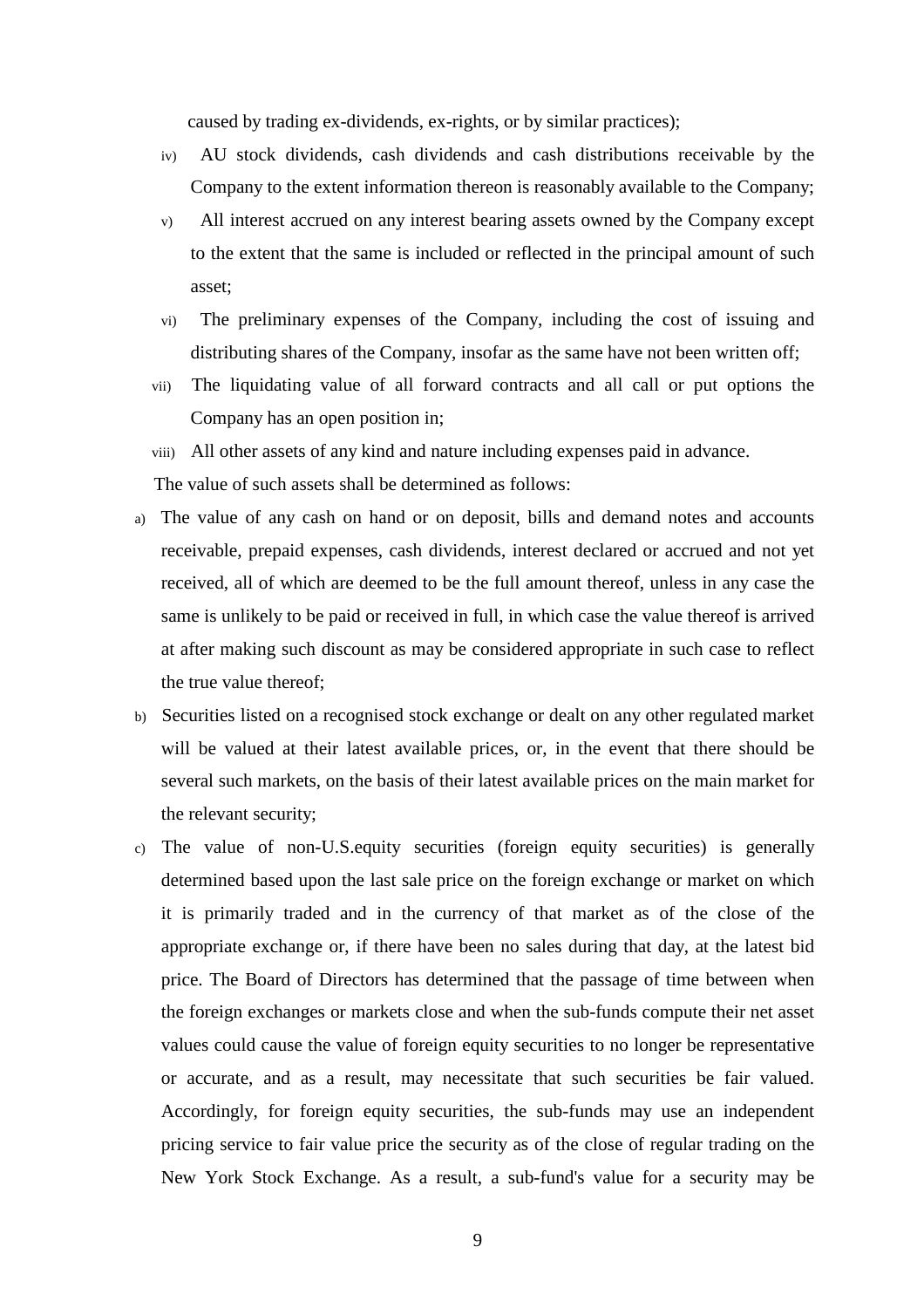different from the last sale price (or the latest bid price);

- d) In the event that the latest available price does not, in the opinion of the directors, truly reflect the fair market value of the relevant securities, the value of such securities will be defined by the directors based on the reasonably foreseeable sales proceeds determined prudently and in good faith;
- e) Securities not listed or traded on a stock exchange or not dealt on another regulated market will be valued on the basis of the probable sales proceeds determined prudently and in good faith by the directors; and the liquidating value of futures, forward or options contracts not traded on exchanges or on other regulated markets shall mean their net liquidating value determined, pursuant to the policies established by the directors, on a basis consistently applied for each different variety of contracts. The liquidating value of futures, forward or options contracts traded on exchanges or on other regulated markets shall be based upon the last available settlement prices of these contracts on exchanges and regulated markets on which the particular futures, forward or options contracts are traded by the Company; provided that if a futures, forward or options contract could not be liquidated on the day with respect to which net assets are being determined, the basis for determining the liquidating value of such contract shall be such value as the directors may deem fair and reasonable. All other securities and other assets will be valued at fair market value as determined in good faith pursuant to procedures established by the board of directors;
- f) The net asset value per share of any sub-fund of the Company may be determined by using an amortised cost method for all investments with a known short-term maturity date. This involves valuing an investment at its cost and thereafter assuming a constant amortisation to maturity of any discount or premium, regardless of the impact of fluctuating interest rates on the market value of the investments. While this method provides certainty in valuation, it may result in periods during which value, as determined by amortisation cost, is higher or lower than the price such Sub-fund would receive if it sold the investment. The board of directors will continually assess this method of valuation and recommend changes, where necessary, to ensure that the relevant sub- fund's investments will be valued at their fair value as determined in good faith by the board of directors. If the board of directors believe that a deviation from the amortised cost per share may result in material dilution or other unfair results to shareholders, the board of directors shall take such corrective action, if any, as they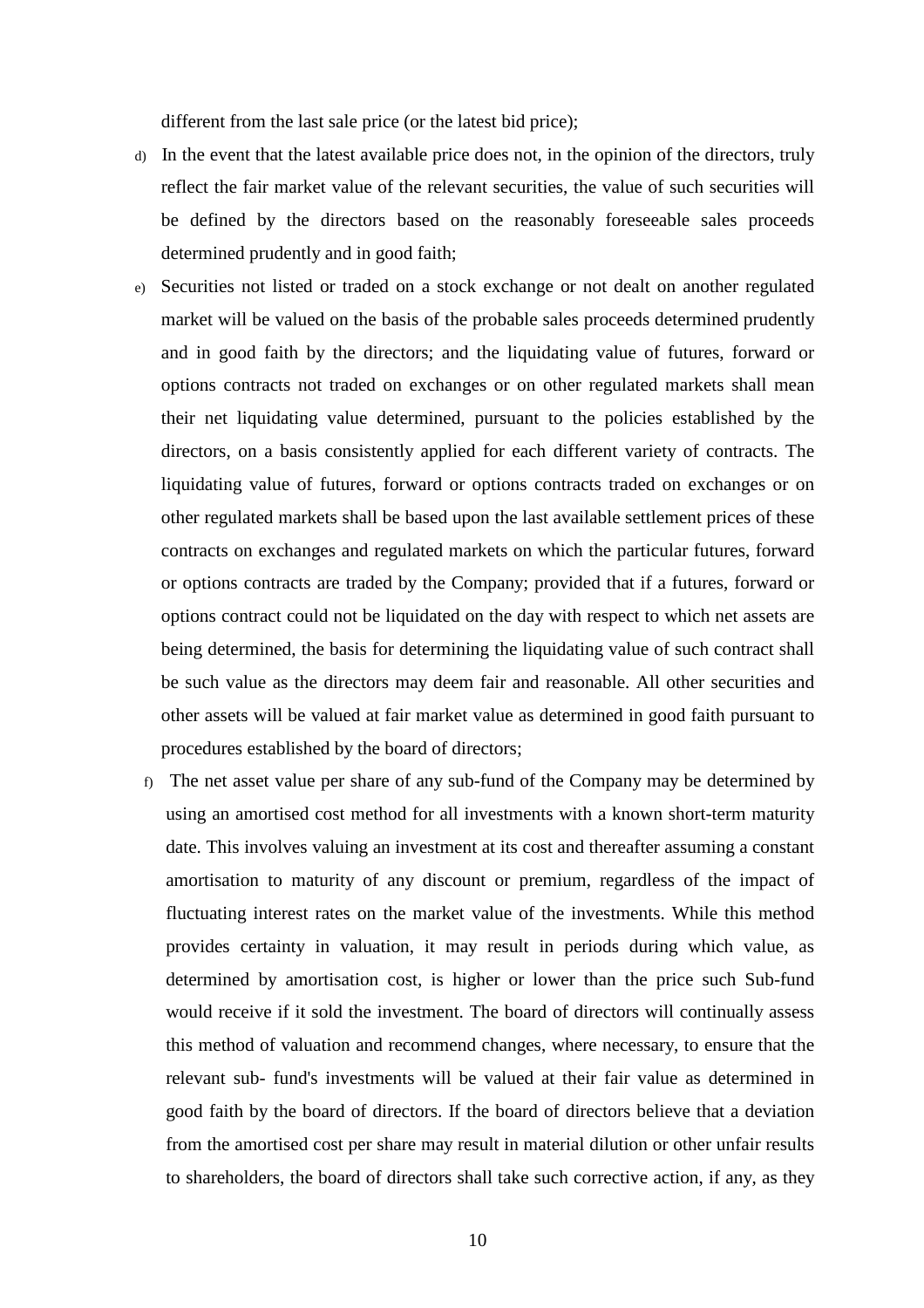deem appropriate to eliminate or reduce, to the extent reasonably practicable, the dilution or unfair results;

The relevant sub-fund shall, in principle, keep in its portfolio the investments determined by the amortisation cost method until their respective maturity date;

g) Interest rate swaps will be valued at their market value established by reference to the applicable interest rates curve. Index and financial instruments related swaps will be valued at their market value established by reference to the applicable index or financial instrument. The valuation of the index or financial instrument related swap agreement shall be based upon the market value of such swap transaction established in good faith pursuant to procedures established by the board of directors.

Any assets held in a particular sub-fund not expressed in the reference currency will be translated into the reference currency at the rate of exchange prevailing in a recognised market at the time specified in each sub-fund's prospectus on the relevant valuation day.

The liabilities of the Company shall be deemed to include:

- i) All loans, bills and accounts payable;
- ii) All accrued interest on loans of the Company (including accrued fees for commitment for such loans);
- iii) All accrued or payable expenses (including the management fees, fees regarding the custodian, listing agent, central administration (including domiciliary, corporate and paying agent functions) and registrar and transfer agent, and any other third party fees);
- iv) All known liabilities, present and future, including all matured contractual obligations for payment of money or in-kind;

v) An appropriate provision for future taxes based on capital and income to the relevant valuation day, as determined from time to time by the Company, and other reserves, if any, authorised and approved by the directors; and

vi) All other liabilities of the Company of whatsoever kind and nature except liabilities represented by Shares of the Company. In determining the amount of such liabilities, the Company shall take into account all expenses payable and all costs incurred by the Company, which shall comprise the fees payable to its directors (including all reasonable out-of-pocket expenses), investment advisors (if any), investment managers, accountants, custodian, listing agent, central administration, registrar and transfer agent, permanent representatives in places of registration, distributors, trustees, fiduciaries, correspondent banks and any other agent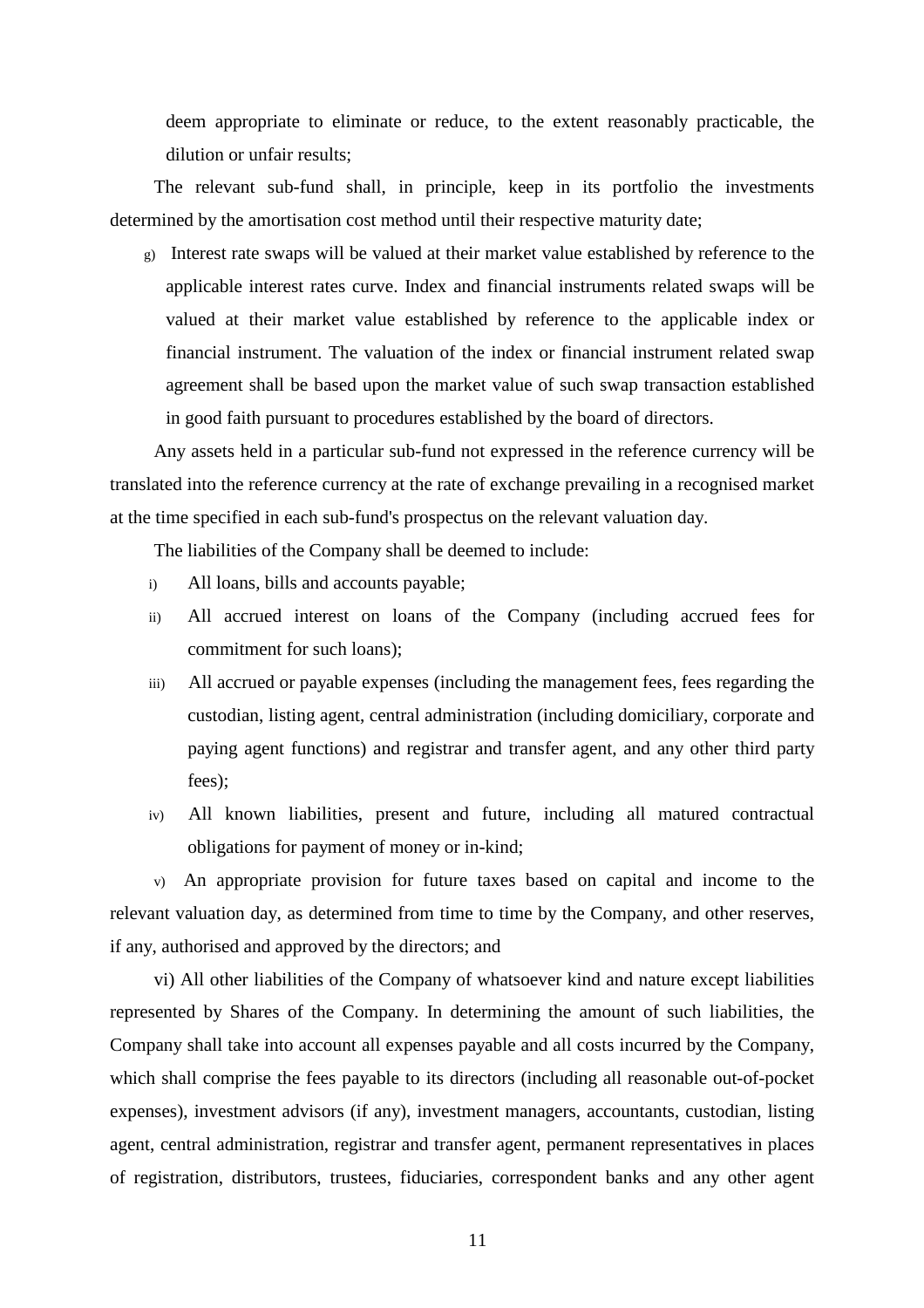employed by the Company, fees for legal and auditing services, costs of any proposed listings and of maintaining such listings, promotion, printing, reporting and publishing expenses (including reasonable marketing and advertising expenses and costs of preparing, translating and printing in different languages) of prospectuses, addenda, explanatory memoranda, registration statements, annual reports and semi-annual reports, all taxes levied on the assets and the income of the Company (in particular, the "taxe d'abonnement" and any stamp duties payable), registration fees and other expenses payable to governmental and supervisory authorities in any relevant jurisdictions, insurance costs, costs of extraordinary measures carried out in the interests of shareholders (in particular, but not limited to, arranging expert opinions and dealing with legal proceedings) and all other operating expenses, including the cost of buying and selling assets, customary transaction fees and charges charged by custodian banks or their agents (including free payments and receipts and any reasonable out-of- pocket expenses, ie. stamp taxes, registration costs, scrip fees, special transportation costs, etc.), customary brokerage fees and commissions charged by banks and brokers for securities transactions and similar transactions, interest and postage, telephone, facsimile and telex charges. The Company may calculate administrative and other expenses of a regular or recurring nature on an estimated figure for yearly or other periods in advance, and may accrue the same in equal proportions over any such period.

The net assets of the Company are at any time equal to the total of the net assets of the various sub-funds.

As between the shareholders, each sub-fund shall be treated as a separate legal entity.

Vis-à-vis third parties, the Company shall constitute one single legal entity. However, each sub- fund is regarded as being separate from the others and is liable for all of its own obligations. The assets, commitments, charges and expenses which cannot be allocated to one specific sub-fund will be charged to the different sub-funds proportionally to their respective net assets.

All shares in the process of being redeemed by the Company shall be deemed to be issued until the close of business on the valuation day applicable to the redemption. The redemption price is a liability of the Company from the close of business on this date until paid.

All shares issued by the Company in accordance with subscription applications received shall be deemed issued from the close of business on the valuation day applicable to the subscription. The subscription price is an amount owed to the Company from the close of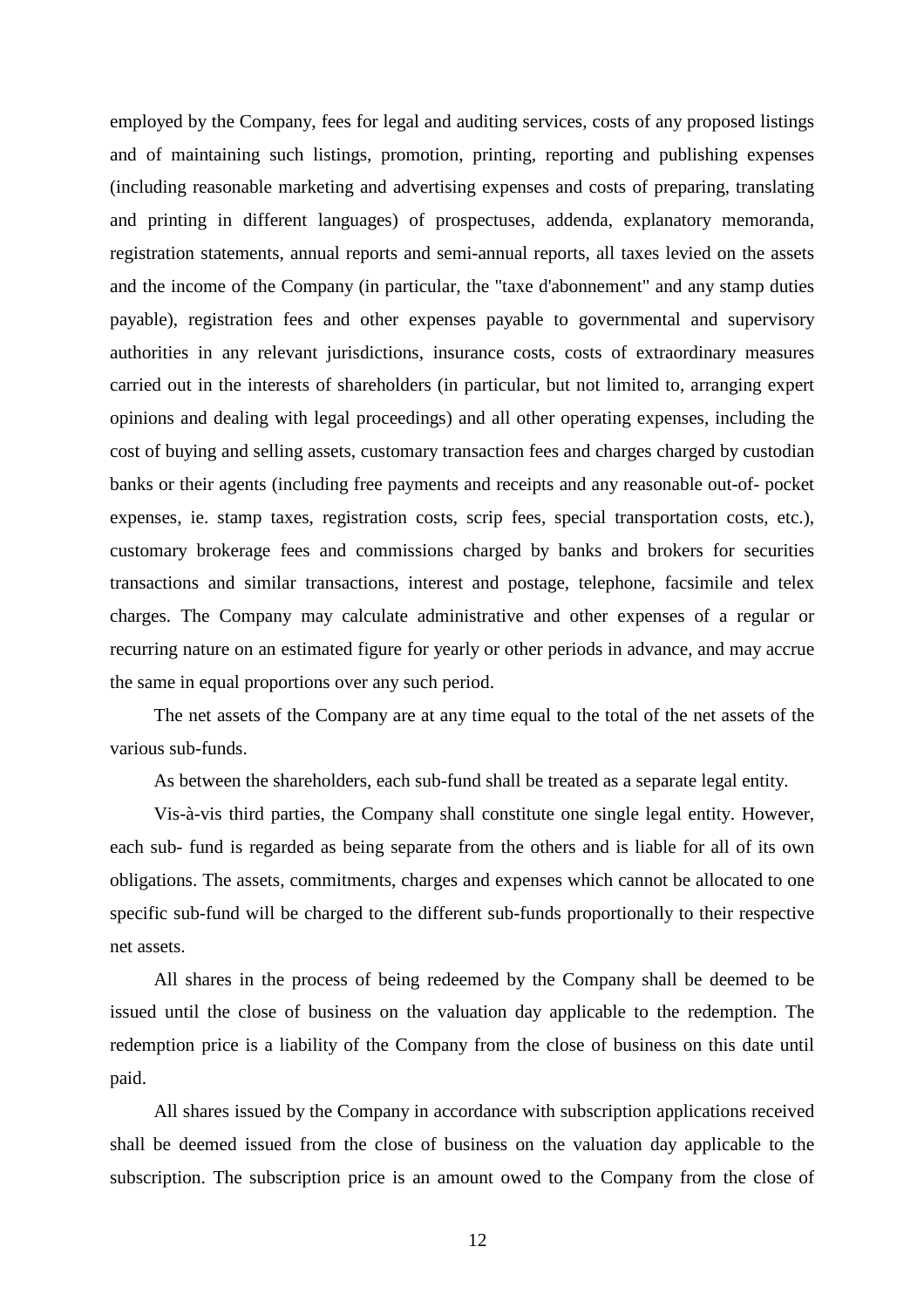business on such day until paid.

As far as possible, all investments and divestments chosen and in relation to which action is taken by the Company up to the valuation day shall be taken into consideration in the valuation.

### **Art. 13. Issue, redemption and conversion of shares**

The board of directors is authorised to issue further fully paid-up shares of each class and of each sub-fund at any time at a price based on the net asset value per share for each class of shares and for each sub-fund determined in accordance with Article 12 hereof, as of such valuation day as is determined in accordance with such policy as the board of directors may from time to time determine. Such price may be increased by applicable front-end charges, if any, as approved from time to time by the board of directors.

The board of directors may delegate to any duly authorised director or officer of the Company or to any other duly authorised person, the duty of accepting subscriptions and of receiving payment for such new shares.

The Company may agree to issue shares as consideration for a contribution in kind of securities, in compliance with the conditions set forth by Luxembourg law, in particular the obligation to deliver a valuation report from an auditor («réviseur d'entreprises agree») and in compliance with the investment policy of the concerned sub-fund.

All new share subscriptions shall be entirely paid in, and the shares issued carry the same rights as those shares in existence on the date of the issuance. Payment for shares must be received by the custodian in accordance with the procedure, and within the delay determined by the board of directors, as described in the prospectus of the Company.

If the directors determine that it would be detrimental to the existing shareholders of the Company to accept a subscription for shares of any sub-fund that represents more than 10% of the net assets of such sub-fund, then they may postpone the acceptance of such subscription and, in consultation with the incoming shareholder, may require him to stagger his proposed subscription over an agreed period of time.

The Company may reject any subscription in whole or in part, and the directors may, at any time and from time to time and in their absolute discretion without liability and without notice, discontinue the issue and sale of shares of any class in any one or more sub-funds.

Any shareholder may request the redemption of all or part of his shares by the Company under the terms and conditions set forth by the board of directors in the prospectus and within the limits as provided in this Article 13. The redemption proceed per share shall be paid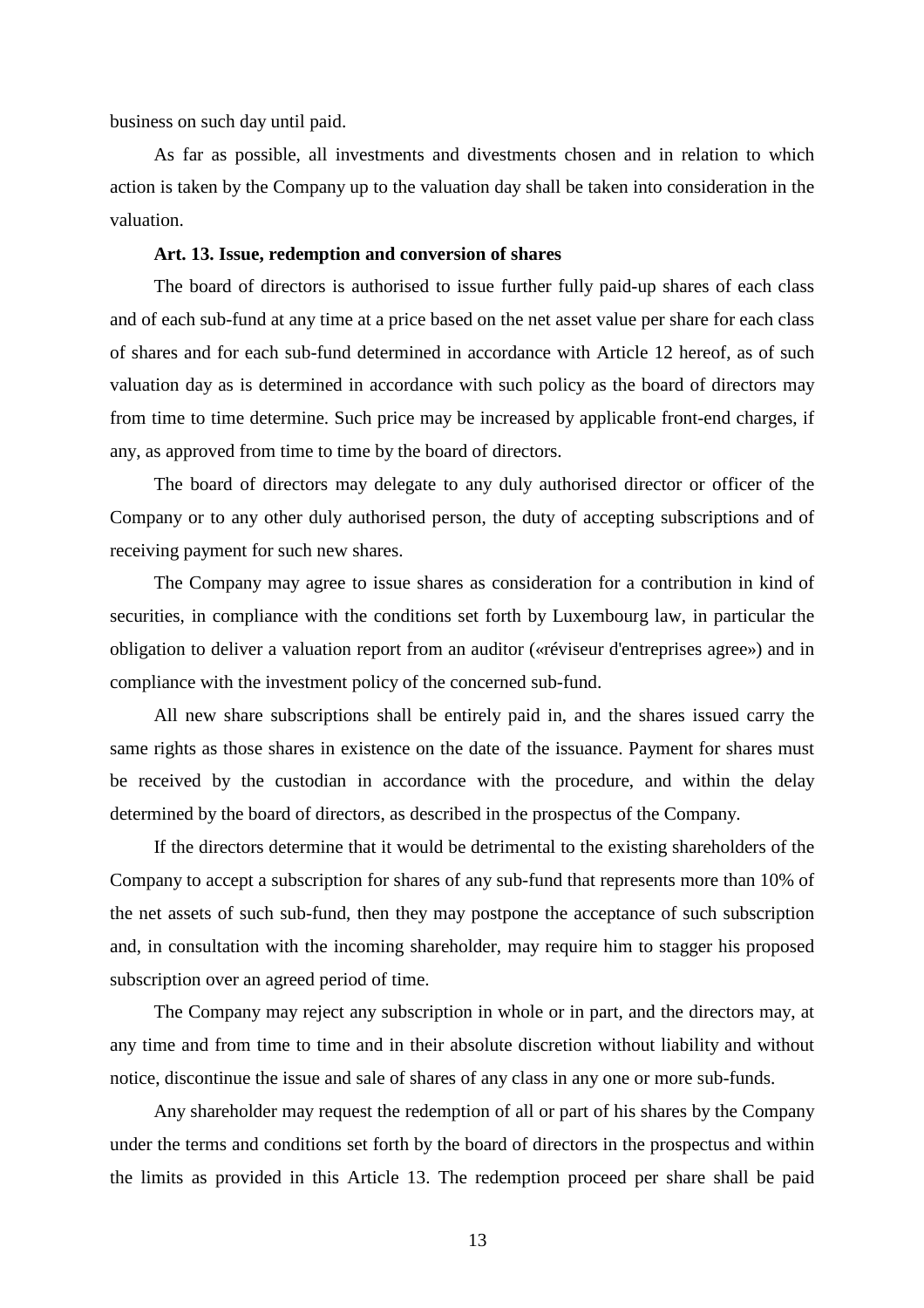within a period as determined by the board of directors which shall not exceed 3 business days from the relevant valuation day, as it is determined in accordance with such policy as the board of directors may from time to time determine, provided that the share certificates, if any, and the transfer documents have been received by the Company. The redemption price shall be equal to the net asset value per share relative to the class and to the sub-fund to which it belongs, determined in accordance with the provisions of Article 12 hereof, decreased by charges and commissions, if any, at the rate provided in the prospectus. Any such request for redemption must be filed by such shareholder in written form at the registered office of the Company in Luxembourg or with any other legal entity appointed by the Company for the redemption of shares. The request shall be accompanied by the certificate(s) for such shares, if issued. The relevant redemption price may be rounded down to the nearest USD cent (0.01).

The Company shall ensure that at all times each sub-fund has enough liquidity to enable satisfaction of any requests for redemption of shares.

If as a result of any request for redemption, the aggregate net asset value of the shares held by a shareholder in any class of shares would fall below such value as determined by the board of directors and described in the prospectus of the Company, then the Company may decide that this request be treated as a request for redemption for the full balance of such shareholder's holding of shares in such class.

Further, if at any given date redemption requests pursuant to this Article 13 and conversion requests exceed 10% of the net assets of any one sub-fund, such requests may be subject to additional procedures as set forth in the prospectus. On the next valuation day following that period, these redemption and conversion requests will be met in priority to later requests.

The Company will have the right, if the board of directors so determines and with the consent of the shareholder concerned, to satisfy payment of the redemption price to any shareholder in kind by allocating to such shareholder investments from the pool of assets set up in connection with such classes of shares equal in value (calculated in a manner as described in Article 12 hereof) as of the valuation day on which the redemption price is calculated to the value of shares to be redeemed. The nature and type of assets to be transferred in such case shall be determined on a fair and reasonable basis and without prejudicing the interests of the other shareholders of the relevant class of shares, and the valuation used may be confirmed by a special report of the auditor. The cost of such transfer shall be borne by the transferee.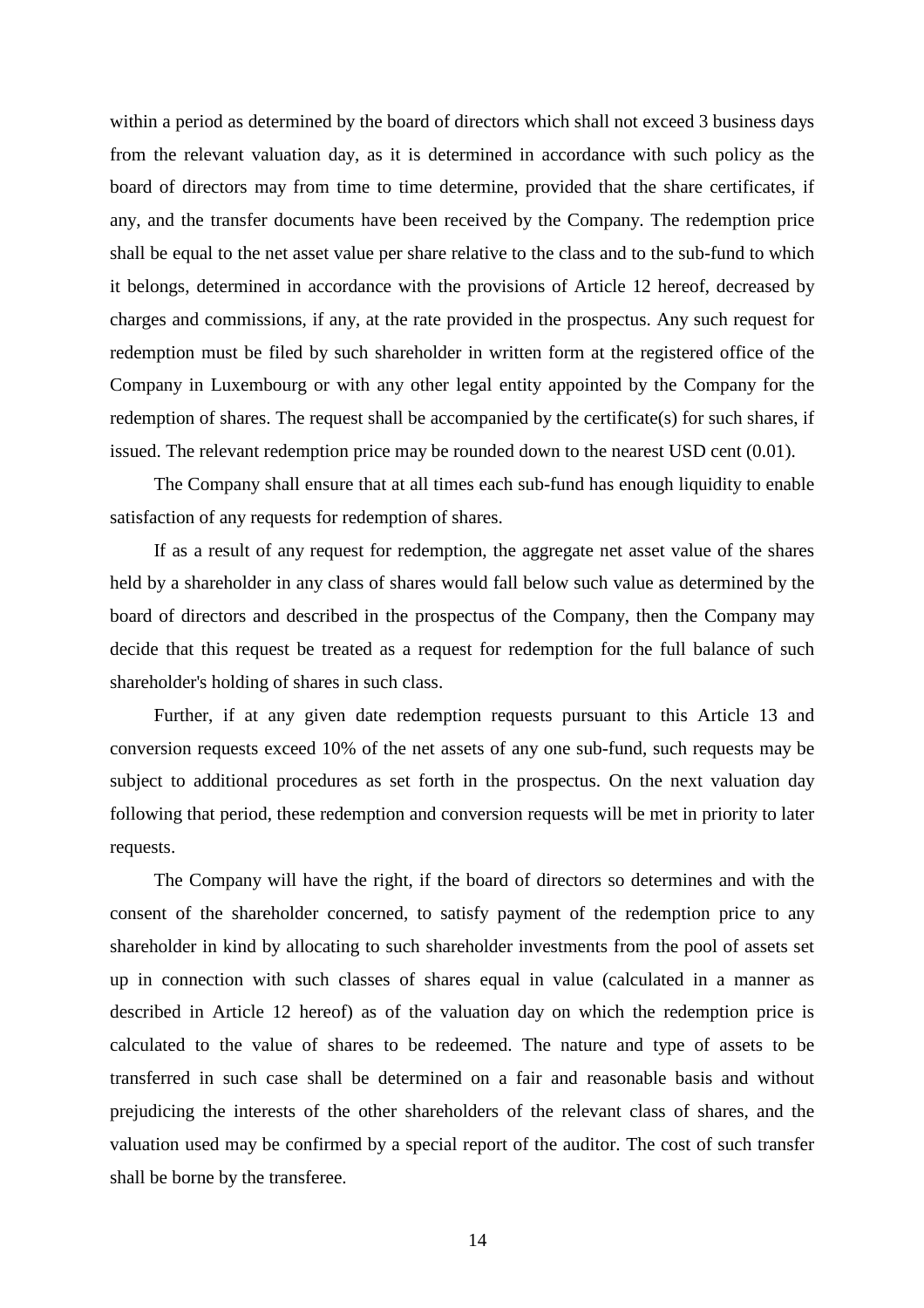Shares redeemed by the Company shall be cancelled in the books of the Company.

Any shareholder is entitled within a given class to request the conversion of all or part of his shares, provided that the board of directors may:

a) set terms and conditions as to the right for and frequency of conversion of shares between sub- funds; and

b) subject conversions to the payment of such charges and commissions as it shall determine.

If as a result of any request for conversion, the aggregate net asset value of the shares held by a shareholder in any class of shares would fall below such value as determined by the board of directors and described in the prospectus of the Company, then the Company may decide that this request be treated as a request for conversion for the full balance of such shareholder's holding of shares in such class.

Such a conversion shall be effected on the basis of the net asset value of the relevant shares of the different sub-funds, determined in accordance with the provisions of Article 12 hereof. The relevant number of shares may be rounded down to the nearest USD cent  $(0.01)$ .

The shares which have been converted into another sub-fund will be cancelled.

The requests for subscription, redemption and conversion shall be received at the location designated to and for this effect by the board of directors.

# **Art. 14. Suspension of the calculation of the net asset value and of the issue, the redemption and the conversion of shares**

The Company may suspend the calculation of the net asset value of one or more subfunds and the issue, redemption and conversion of any classes of shares in the following circumstances:

a) during any period when any of the principal stock exchanges or other markets on which a substantial portion of the investments of the Company attributable to such sub-fund from time to time is quoted or dealt in is closed otherwise than for ordinary holidays, or during which dealings therein are restricted or suspended, provided that such restriction or suspension affects the valuation of the investments of the Company attributable to such sub-fund quoted thereon;

b) during the existence of any state of affairs which constitutes an emergency in the opinion of the directors as a result of which disposal or valuation of assets owned by the Company attributable to such sub-fund would be impracticable;

c) during any breakdown in the means of communication or computation normally employed in determining the price or value of any of the investments of such sub-fund or the current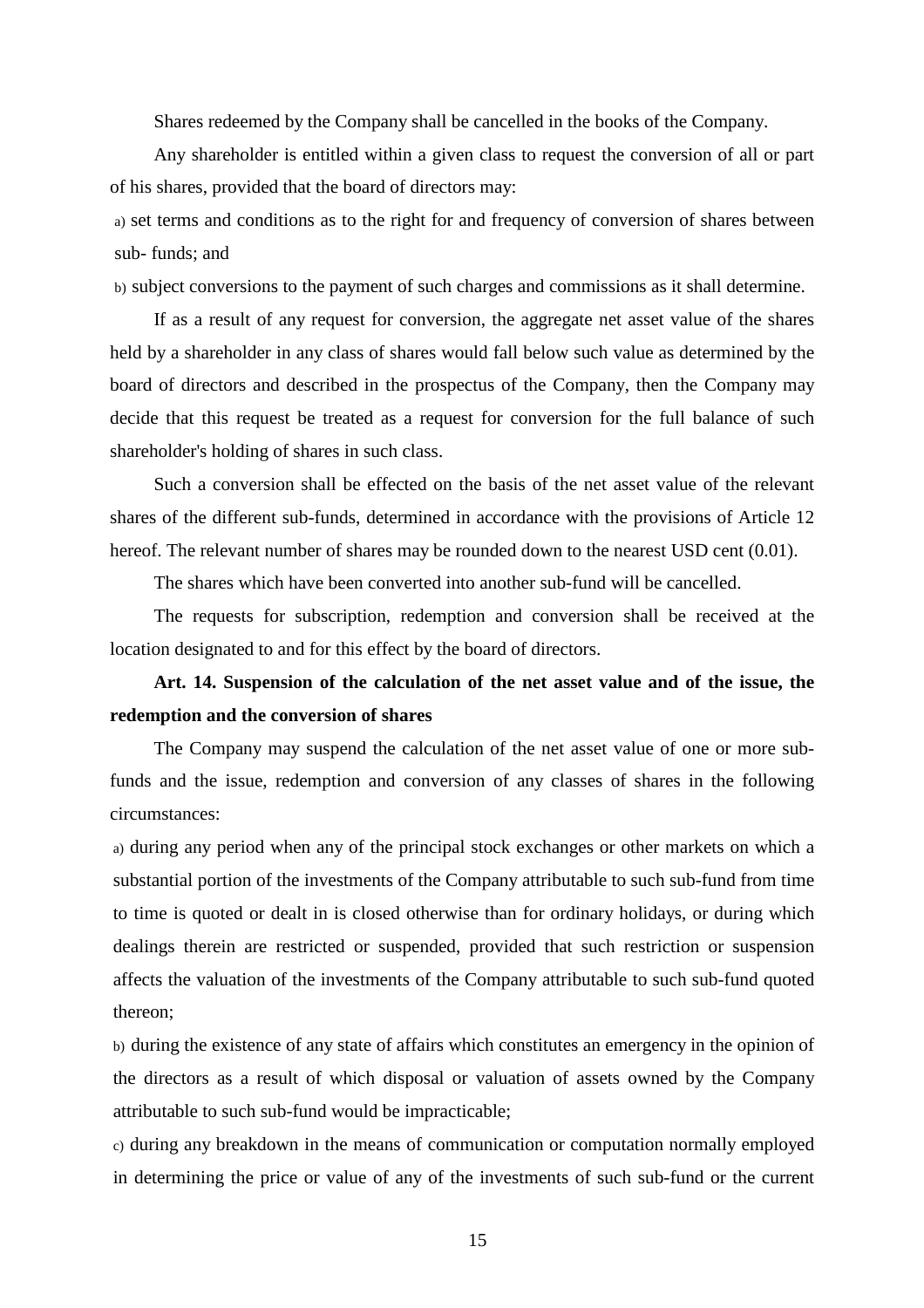price or value on any stock exchange or other market in respect of the assets attributable to such sub-fund;

d) during any period when the Company is unable to repatriate funds for the purpose of making payments on the redemption of shares of such sub-fund or during which any transfer of funds involved in the realisation or acquisition of investments or payments due on redemption of shares cannot, in the opinion of the directors, be effected at normal rates of exchange;

e) when for any other reason the prices of any investments owned by the Company attributable to such sub-fund cannot promptly or accurately be ascertained;

f) upon the publication of a notice convening a general meeting of shareholders for the purpose of liquidating the Company.

The suspension of a sub-fund shall have no effect on the calculation of the net asset value per share, the issue, redemption and conversion of shares of any other sub-fund which is not suspended.

Under exceptional circumstances, which may adversely affect the rights of shareholders, the board of directors reserves the right to conduct the necessary sales of transferable securities before setting the share price at which shareholders can apply to have their shares redeemed or converted. In this case, subscriptions, redemptions and conversion applications in process shall be dealt with on the basis of the net asset value thus calculated after the necessary sales.

Subscribers and shareholders tendering shares for redemption and conversion shall be advised of the suspension of the calculation of the net asset value.

The suspension of the calculation of the net asset value may be published by adequate means if the duration of the suspension is to exceed a certain period.

Suspended subscription, redemption and conversion applications may be withdrawn by written notice provided that the Company receives such notice before the suspension ends.

Suspended subscriptions, redemptions and conversions shall be executed on the first valuation day following the resumption of net asset value calculation by the Company,

# **IV. General shareholders' meetings Art. 15. General provisions**

Any regularly constituted meeting of the shareholders of the Company shall represent the entire body of shareholders of the Company. It shall have the broadest powers to order, carry out or ratify acts relating to the operations of the Company.

**Art. 16. Annual general shareholders' meeting**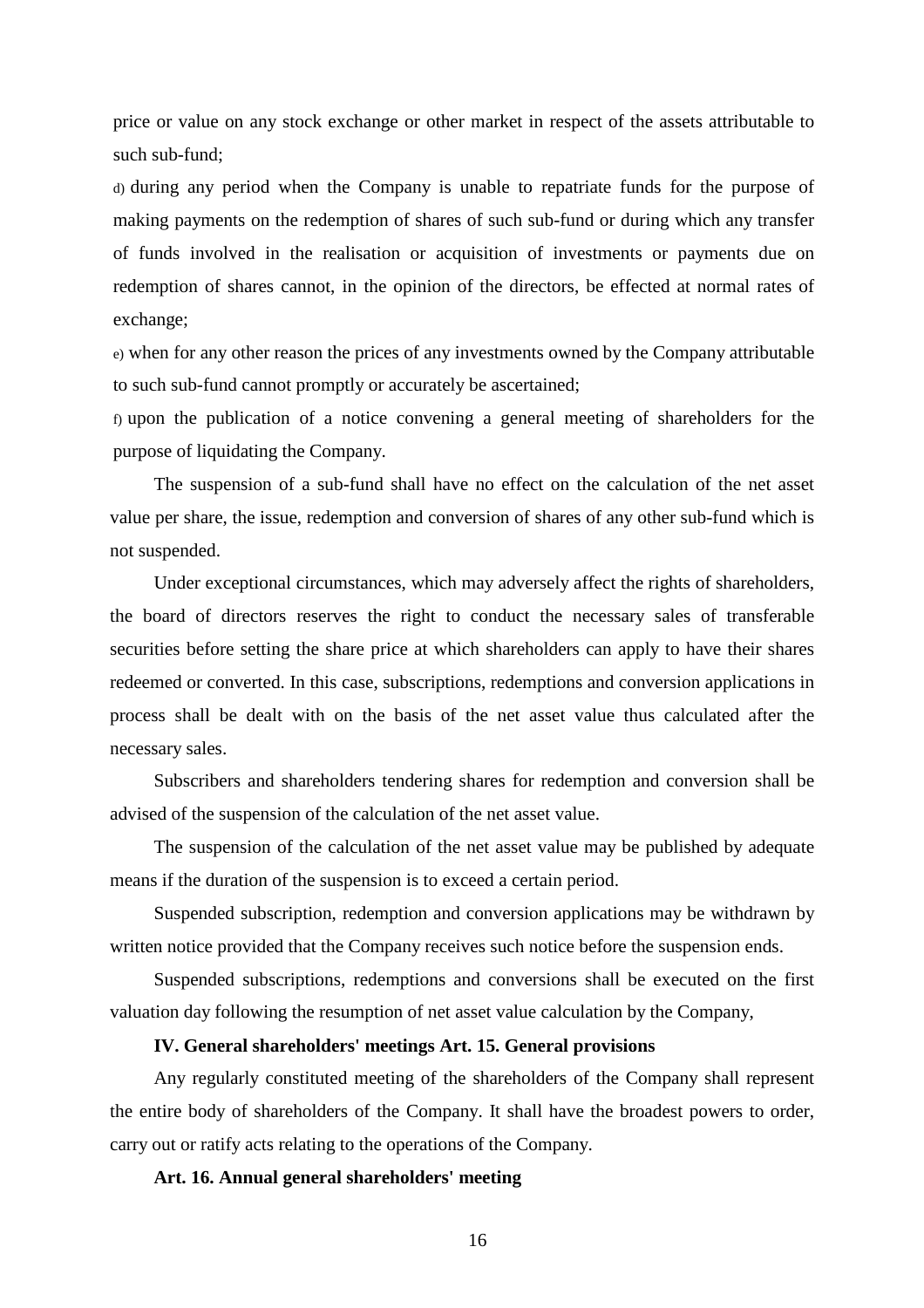The annual general meeting of shareholders shall be held, in accordance with Luxembourg law, in Luxembourg at the registered office of the Company or such other place in Luxembourg as may be specified in the notice of the meeting, on the third Tuesday in March at 10:00 a.m., and for the first time on 22 March 2005. As from 2012, the annual general meeting shall be held at the registered office of the Company or such other place in Luxembourg as may be specified in the notice of the meeting, on the second Tuesday in April at  $10:00$  a.m.

If such day is a bank holiday, then the annual general meeting shall be held on the next following bank business day. The annual general meeting may be held abroad if, in the absolute and final judgement of the board of directors, exceptional circumstances so require.

Other meetings of shareholders may be held at such place and time as may be specified in the respective notices of meeting,

### **Art. 17. General meetings of shareholders of classes of shares**

The shareholders of the class of shares issued in respect of any sub-fund may hold, at any time, general meetings to decide on any matters which relate exclusively to such class of shares in such sub-fund. In addition, the shareholders of any class of shares may hold, at any time, general meetings to decide on any matters which relate exclusively to such class of shares. The general provisions set out in these articles of incorporation, as well as in the Luxembourg law dated 10 August 1915 as amended from time to time on commercial companies, shall apply to such meetings.

### **Art. 18. Functioning of shareholders' meetings**

The quorum and time required by law shall govern the notice for and conduct of the meetings of shareholders of the Company, unless otherwise provided herein.

Each share, regardless of the class and of the sub-fund to which it belongs, is entitled to one vote, subject to the limitations imposed by these articles. A shareholder may act at any meeting of shareholders by appointing another person as his proxy in writing or by cable, telegram, telex or facsimile transmission. Fractions of shares are not entitled to a vote.

Except as otherwise required by law or as otherwise provided herein, resolutions at a meeting of shareholders duly convened will be passed by simple majority of those present and voting.

The board of directors may determine ail other conditions that must be fulfilled by shareholders for them to take part in any meeting of shareholders.

Further, the shareholders of each class and of each sub-fund separately will deliberate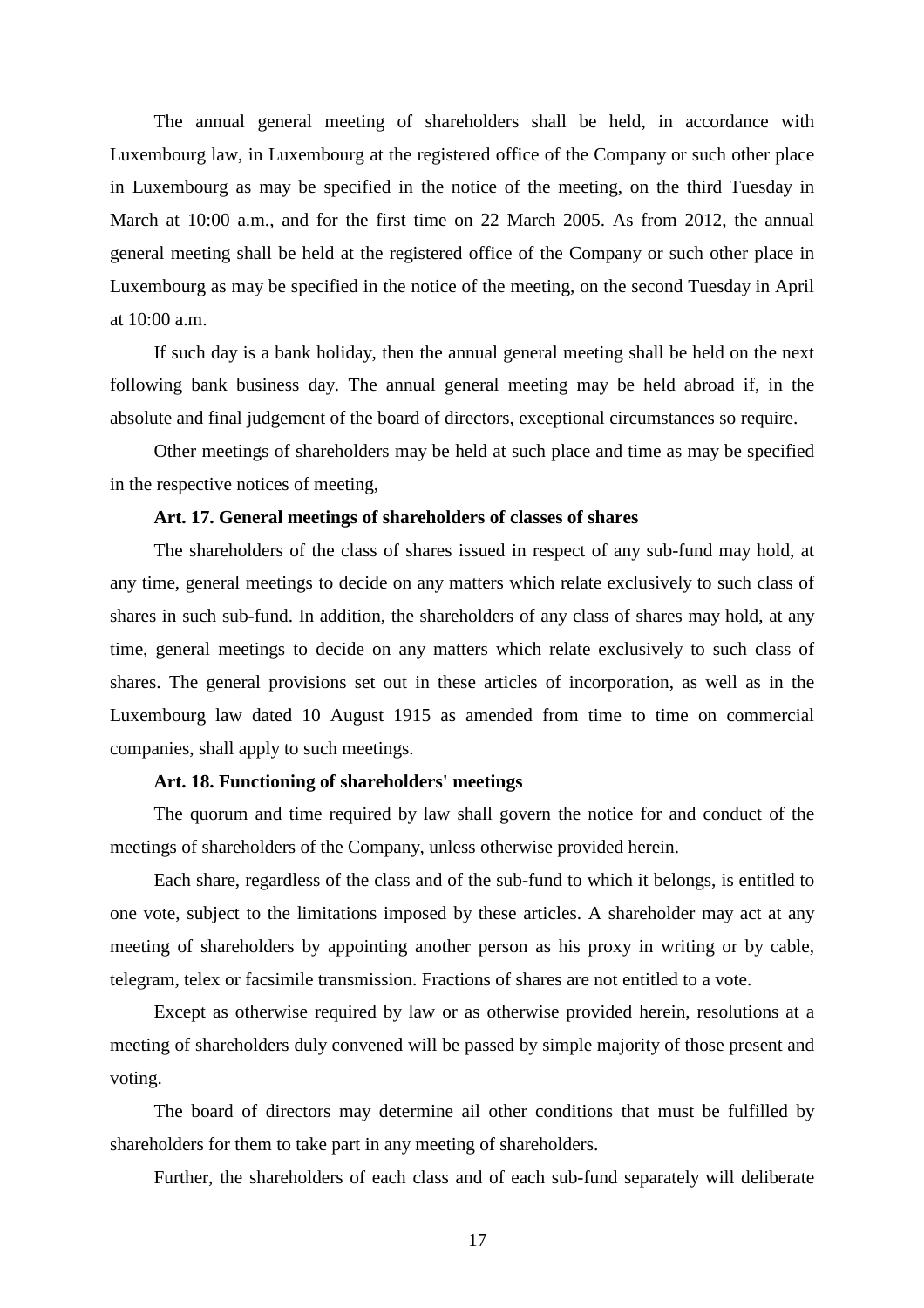and vote (subject to the conditions of quorum and majority voting as provided by law) on the following items:

1. apportionment of the net profits of their sub-fund and class; and

2. resolutions affecting the rights of the shareholders of one class or of one sub-fund vis-à-vis of the other classes and/or sub-funds.

# **Art. 19. Notice to the general shareholders' meetings**

Shareholders shall meet upon call by the board of directors. To the extent required by law, the notice shall be published in the Mémorial C - Recueil des Sociétés et Associations of Luxembourg, in a Luxembourg newspaper and in such other newspapers as the board of directors may decide.

### **V. Management of the Company Art. 20. Management**

The Company shall be managed by a board of directors composed of not less than three members who need not to be shareholders of the Company.

# **Art. 21. Duration of the functions of the directors, renewal of the board of directors**

The directors shall be elected by the general shareholders' meeting for a period not exceeding six years and until their successors are elected and qualified, provided, however, that a director may be removed with or without cause and/or replaced at any time by resolution adopted by the shareholders.

In the event of a vacancy in the office of a director because of death, retirement or otherwise, the remaining directors may meet and may elect, by majority vote, a director to fill such vacancy on a provisional basis until the next general meeting of shareholders.

# **Art. 22. Committee of the board of directors**

The board of directors may choose from among its members a chairman, and may chose from among its members one or more vice-chairmen. It may also chose a secretary, who need not be a director, who shall be responsible for keeping the minutes of the meetings of the board of directors and of the shareholders.

### **Art. 23. Meetings and deliberations of the board of directors**

The board of directors shall meet upon call by the chairman, or any two directors, at the place indicated in the notice of meeting,

The chairman shall preside at all meetings of shareholders and the board of directors, but in his absence the shareholders or the board of directors may appoint another director by a majority vote to preside at such meetings. For general meetings of shareholders and in the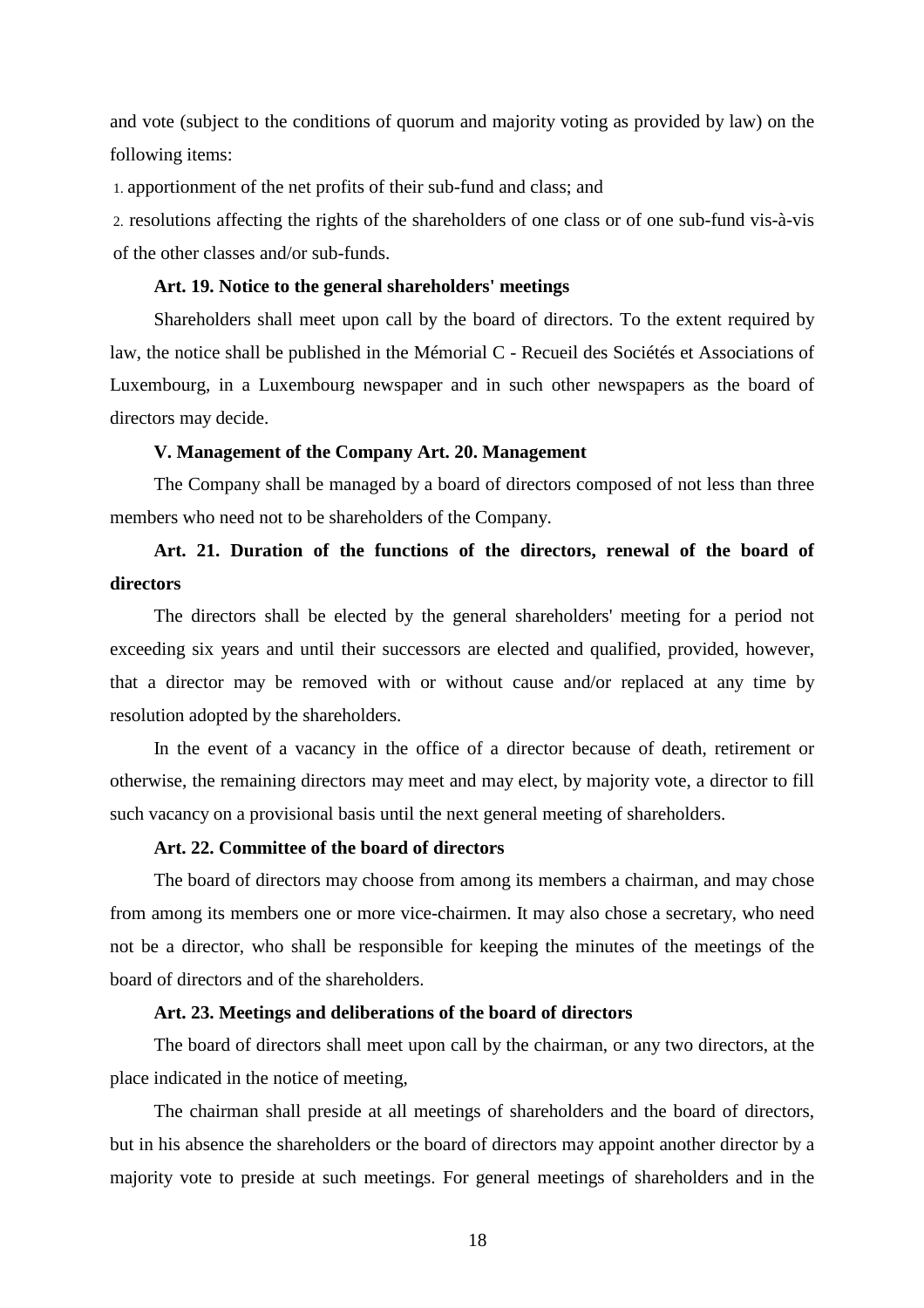case no director is present, any other person may be appointed as chairman.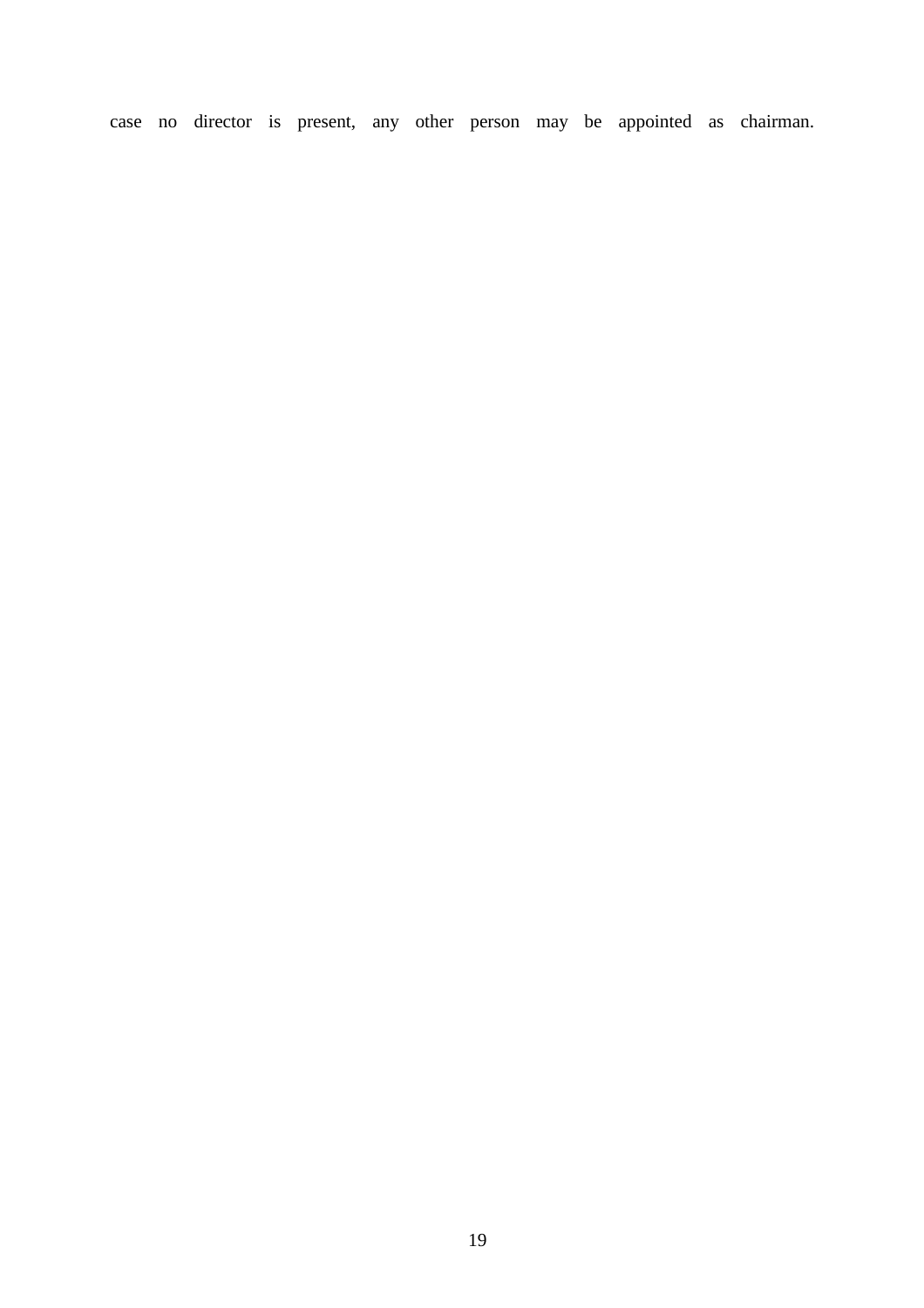The board of directors from time to time may appoint officers of the Company, including a general manager, any assistant managers, assistant secretaries or other officers considered necessary for the operation and management of the Company. Any such appointment may be revoked at any time by the board of directors. Officers need not be directors or shareholders of the Company. The officers appointed, unless otherwise stipulated herein, shall have the powers and duties given to them by the board of directors.

Written notice of any meeting of the board of directors shall be given to all directors at least three days in advance of the hour set for such meeting, except in circumstances of emergency, in which case the nature of such circumstances shall be set forth in the notice of meeting. This notice may be waived by the consent in writing or by cable, telegram, telex or facsimile transmission of each director. Separate notice shall not be required for meetings held at times and places prescribed in a schedule previously adopted by resolution of the board of directors.

Any director may act at any meetings of the board of directors by appointing, in writing or by cable, telegram, telex or facsimile transmission, another director as his proxy. One director may replace several other directors.

Any director who is not physically present at the location of a meeting may participate in such a meeting of the board of directors by conference call or similar means of communication equipment, whereby all persons participating in the meeting can hear each other, and participating in a meeting by such means shall constitute presence in person at such meeting.

Directors may not bind the Company by their individual signature, except as specifically permitted by resolution of the board of directors.

The board of directors can deliberate or act validly only if at least fifty per cent of the directors are present or represented at a meeting of directors. Decisions shall be taken by a majority of the votes of the directors present or represented at such meeting. The chairman shall have the casting vote.

Resolutions signed by all members of the board of director will be as valid and effectual as if passed at a meeting duly convened and held. Such signatures may appear on a single document or multiple copies of an identical resolution and may be evidenced by letters, cables, telegrams, telexes, facsimile transmission and similar means. The date of such a resolution shall be the date of the last signature.

The board of directors may delegate its powers to conduct the daily management and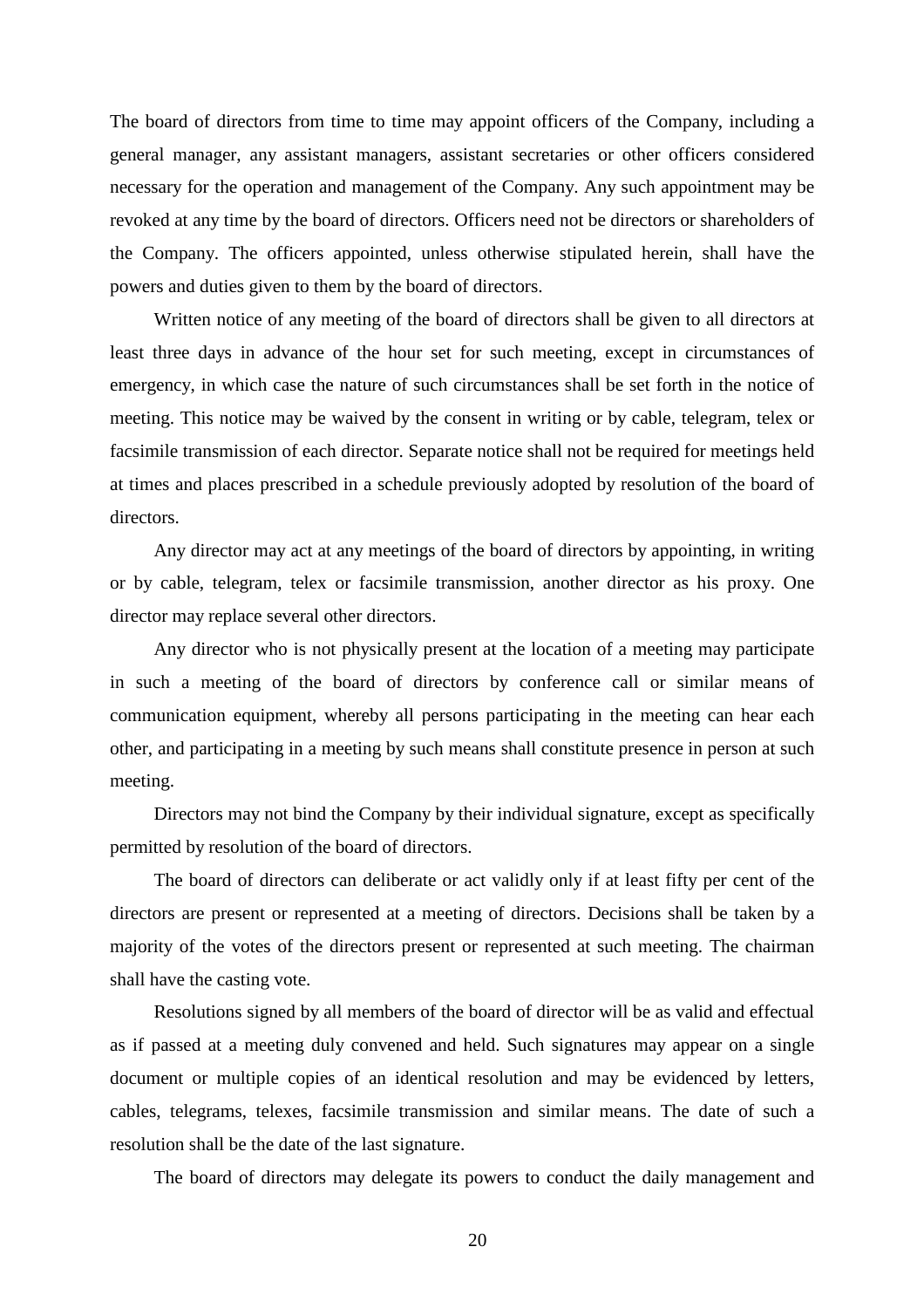affairs of the Company and its powers to carry out acts in furtherance of the corporate policy and purpose, to natural persons or corporate entities which need not be members of the board.

### **Art. 24. Minutes**

The minutes of any meeting of the board of directors shall be signed by the chairman, or in his absence, by the chairman pro-tempore who presides at such meeting.

Copies or extracts of such minutes which may be produced injudicial proceedings or otherwise shall be signed by such chairman, or by the secretary, or by two directors.

### **Art. 25. Engagement of the Company vis-à-vis third persons**

The Company shall be engaged by the signature of two members of the board of directors or by the individual signature of any duly authorised director or officer of the Company or by the individual signature of any other person to whom authority has been delegated by the board of directors from time to time.

# **Art. 26. Powers of the board of directors**

The board of directors determines the general orientation of the management and of the investment policy, as well as the guidelines to be followed in the management of the Company, always in application of the principle of risk diversification.

### **Art. 27. Interest**

No contract or other transaction which the Company and any other corporation or firm might enter into shall be affected or invalidated by the fact that any one or more of the directors or officers of the Company are interested in, or is a director, associate, officer or employee of such other corporation or firm.

Any director or officer of the Company who serves as a director, officer or employee of any corporation or firm with which the Company shall contract or otherwise engage in business shall not, by reason of such affiliation with such other corporation or firm be prevented from considering and voting or acting upon any matters with respect to such contract or other business.

In the event that any director or officer of the Company may have any personal interest in any transaction of the Company, such director or officer shall make known to the board of directors such personal interest and shall not consider or vote on any such transaction and such director's or officer's interest therein, shall be reported to the next succeeding meeting of shareholders.

The term «personal interest», as used in the preceding sentence, shall not include any position, relationship with or interest in any matter, position or transaction involving the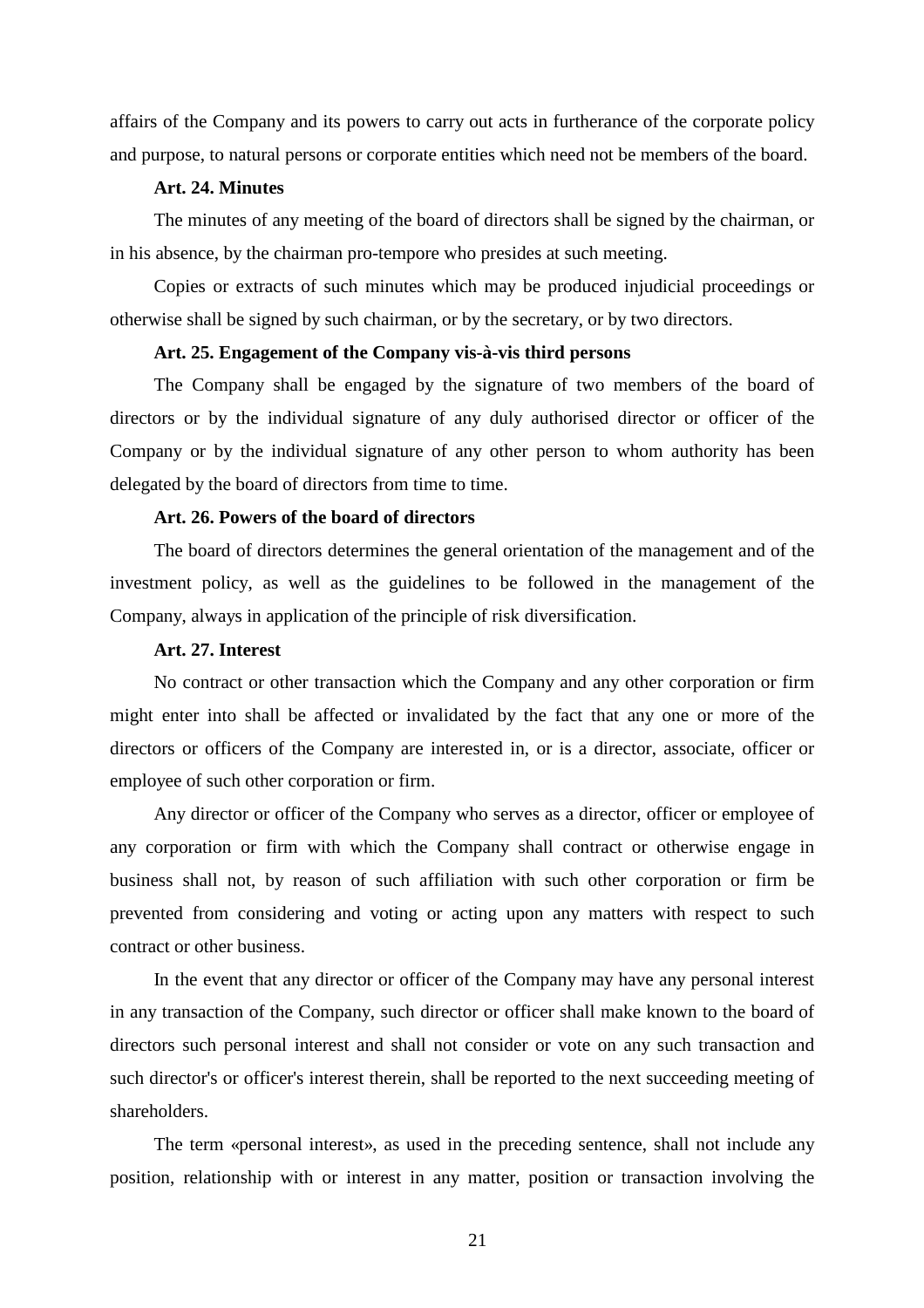Company, their subsidiaries and associated companies or such other corporation or entity as may from time to time be determined by the board of directors in its discretion.

### **Art. 28. Indemnification of the directors**

The Company shall indemnify any director or officer, and his heirs, executors and administrators, against expenses reasonably incurred by him in connection with any action, suit or proceeding to which he may be made a party by reason of his being or having been a director or officer of the Company or, at its request, of any other corporation of which the Company is a shareholder or creditor and from which he is not entitled to be indemnified, except in relation to matters as to which he shall be finally adjudged in such action, suit or proceeding to be liable for gross negligence or misconduct; in the event of a settlement, indemnification shall be provided only in connection with such matters covered by the settlement as to which the Company is advised by counsel that the person to be indemnified did not commit such a breach of duty. The foregoing right of indemnification shall not exclude other rights to which he may be entitled.

### **Art. 29. Allowances to the board of directors**

The general meeting of shareholders may allow the members of the board of directors, as remuneration for services rendered, a fixed annual sum, as directors' remuneration, such amount being carried as general expenses of the Company and which shall be divided at the discretion of the board of directors among themselves,

Furthermore, the members of the board of directors may be reimbursed for any expenses incurred on behalf of the Company insofar as they are reasonable.

The remuneration of the chairman or the secretary of the board of directors as well as those of the general manager(s) and officers shall be fixed by the board.

### **Art. 30. Advisor, portfolio managers, custodian and other contractual parties**

The Company may enter into an investment advisory agreement in order to be advised and assisted while managing its portfolio, as well as enter into portfolio management agreements with one or more portfolio managers, which will remain under the control and responsibility of the board of directors.

In addition, the Company shall enter into service agreements with other contractual parties, for example an administrative, corporate and domiciliary agent to fulfil the role of «administration centrale» of the Company.

The Company shall enter into a custody agreement with a bank (hereinafter referred to as the «custodian») which shall satisfy the requirements of the Luxembourg law dated 20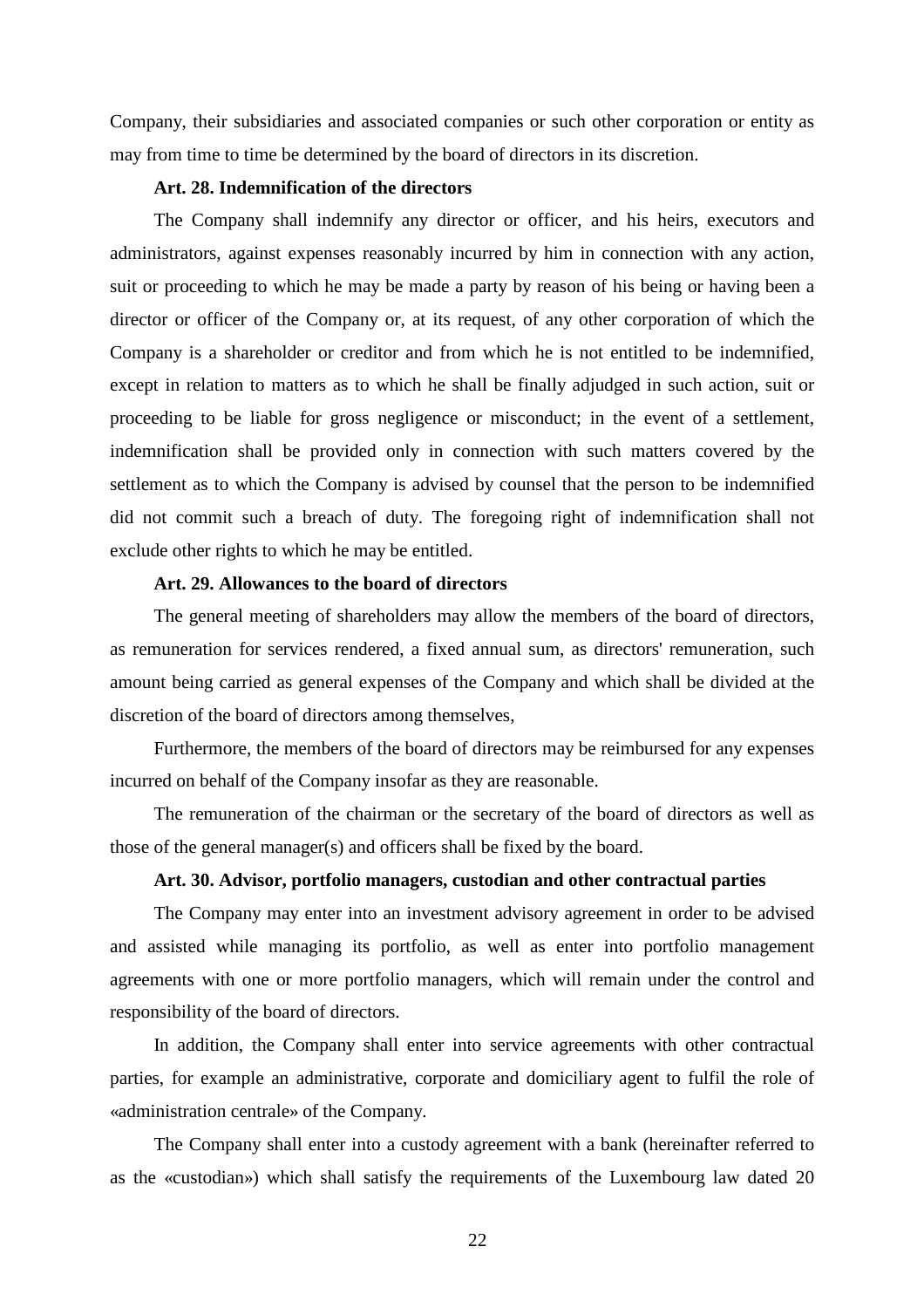December 2002 as amended from time to time on undertakings for collective investment. All transferable securities and cash of the Company are to be held by or to the order of the custodian who shall assume towards the Company and its shareholders the responsibilities provided by law.

In the event of the custodian desiring to retire the board of directors shall use their best endeavours to find another bank to be custodian in place of the retiring custodian and the board of directors shall appoint such bank as custodian. The board of directors may terminate the appointment of the custodian but shall not remove the custodian unless and until a successor custodian shall have been appointed in accordance with these provisions to act in the place thereof

# **Art. 31. Investment Policies and Restrictions**

The board of directors, based upon the principle of risk spreading, has the power to determine (i) the investment objectives and policies to be applied in respect of each sub-fund, (ii) the hedging strategy to be applied to specific classes of shares within particular sub-funds and (iii) the course of conduct of the management and business affairs of the Company, all within the restrictions as shall be set forth by the board of directors in compliance with applicable laws and regulations in Luxembourg.

Within those restrictions, the board of directors may decide that mvestments be made in:

(i) transferable securities and money market instruments admitted to or dealt in a market referred to in Article 1, point 13 of the council Directive 93/22/EEC on investment services in the securities field (the «ISD Directive»);

(ii) transferable securities and money market instruments dealt in on another regulated market in a Member State of the European Union which operates regularly and is recognised and open to the public;

(iii) transferable securities and money market instruments admitted to official listing on a stock exchange in a non-Member State of the European Union or dealt in on another regulated market in a non-Member State of the European Union which operates regularly and is recognised and open to the public, located within any other country of Western or Eastern Europe, Asia, Oceania, the American continents or Africa;

(iv) recently issued transferable securities and money market instruments provided that the terms of issue include an undertaking that application will be made for admission to official listing on a stock exchange or to another regulated market referred to under i) to iii) above; and such admission is secured within one year of the issue;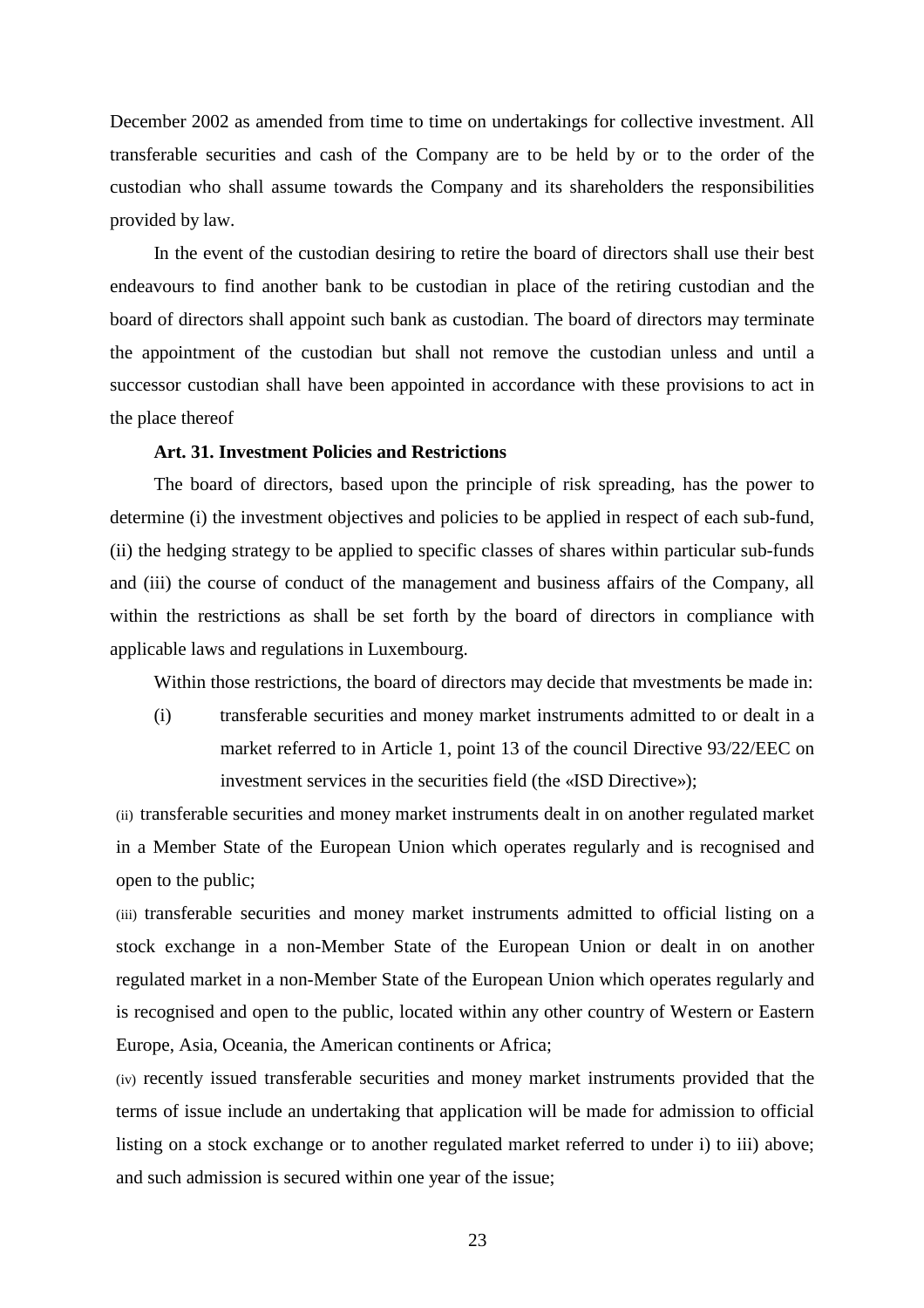(v) securities of undertakings for collective investment in transferable securities («UCITS»), authorised according to the Council Directive EEC/85/611 (the «UCITS Directive») as amended, and/or other undertakings for collective investment («UCIs») within the meaning of the first and second indent of Article 1(2) of the UCITS Directive, should they be situated in a Member State of the European Union or not, provided that;

\* such other UCIs are authorized under laws of, and have their registered office in, Members States of the European Union, Canada, USA, Hong Kong, Japan, Switzerland and Norway;

\* the level of guaranteed protection for investors in such other UCIs is equivalent to that provided for investors in a UCITS;

\* the business of the other UCI is reported in half-yearly and annual reports;

\* no more than 10% of the UCITS or the other UCI assets can be invested in aggregate in shares or units of other UCITS or other UCIs;

The board of directors may limit the possibility for a sub-fund to invest in other UCITS and/or UCI to up to 10% of its net assets.

(vi) financial derivatives, including equivalent cash settled instruments, dealt in on regulated markets referred to above, and/or financial derivative instruments dealt in over-the-counter («OTC derivatives»), provided that;

 $*$  the underlying consist of instruments covered by Article 41(1) of the Luxembourg law dated 20 December 2002 as amended from time to time on undertakings for collective investment,

financial indices, interest rates, foreign exchange rates or currencies as allowed in the investment objective of the relevant sub-fund;

\* the counter-parties to OTC derivative transactions are institutions subject to prudential supervision, and belonging to the categories approved by the CSSF, and

\* the OTC derivatives are subject to reliable and verifiable valuation on a daily basis and can be sold, liquidated or closed by an offsetting transaction at any time at their fair market value at the Company's initiative;

(vii) accordance with the principle of risk spreading, up to 100% of the net assets attributable to each sub-fund in transferable securities and money market instruments issued or guaranteed by a Member State of the EU, by its local authorities, a non-Member State of the European Union or by a public international body of which one or more Member State(s) of the EU are member(s), provided that these securities consist of at least six different issues and securities from any one issue may not account for more than 30% of the net assets attributable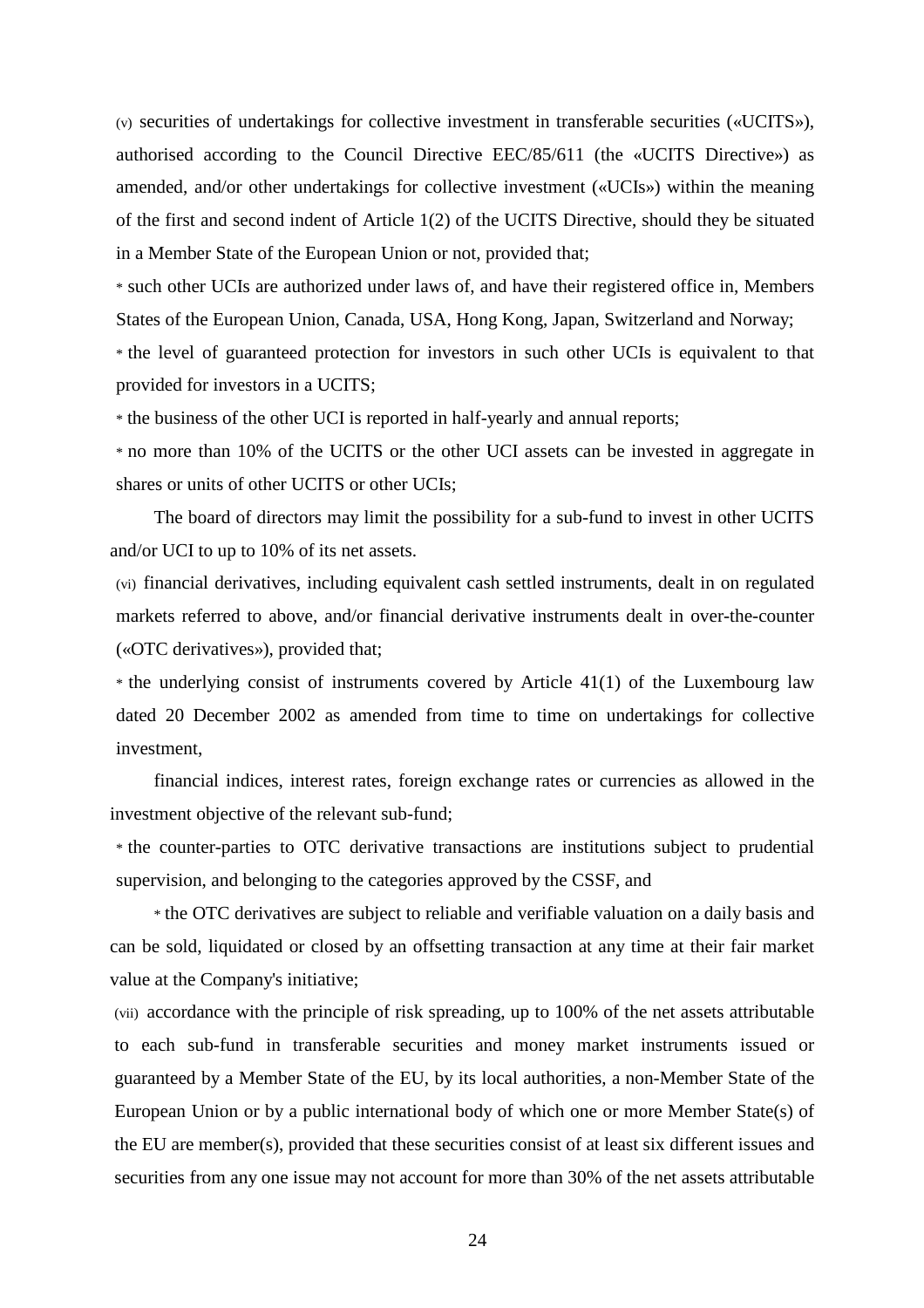to such sub-fund;

(viii) any other securities, instruments or other assets within the restrictions as shall be set forth by the board of directors in compliance with applicable laws and regulations.

Investments in each sub-fund of the Company may be made either directly or indirectly through subsidiaries, as the board of directors may from time to time decide.

The Company is authorised to employ techniques and instruments relating to transferable securities provided that such techniques and instruments are used for the purpose of efficient portfolio management and/or to protect its assets and commitments,

The board of directors, acting in the best interests of the Company, may decide, in the manner described in the sales documents for the shares of the Company, that (i) all or part of the assets of the Company or of any sub-fund be co-managed on a segregated basis with other assets held by other investors, including other UCI and/or their sub-funds, or that (ii) all or part of the assets of two or more sub-funds be co-managed amongst themselves on a segregated or on a pooled basis.

#### **VI. Auditor Art. 32. Auditor**

The operations of the Company and its financial situation including particularly its books shall be supervised by an auditor who shall satisfy the requirements of Luxembourg law as to respectability and professional experience and who shall perform the duties foreseen by the Luxembourg law dated 20 December 2002 as amended from time to time on undertakings for collective investment. The auditors shall be elected by the general meeting of shareholders.

### **VII. Annual accounts Art. 33. Accounting year**

The accounting year of the Company shall begin on 1st January each year and shall terminate on 31 St December of the same year.

# **Art. 34. Distribution**

At the annual general meeting of shareholders, the shareholders of each class of each sub-fund shall determine, at the proposal of the board of directors, whether, and if so the amount thereof, dividends are to be distributed to the shareholders of the Company, within the limits prescribed by the Luxembourg law dated 20 December 2002 as amended from time to time on undertakings for collective investment.

In each sub-fund, interim dividends may, subject to such further conditions as set forth by law and subject to the decision of the board of directors, be paid out on shares.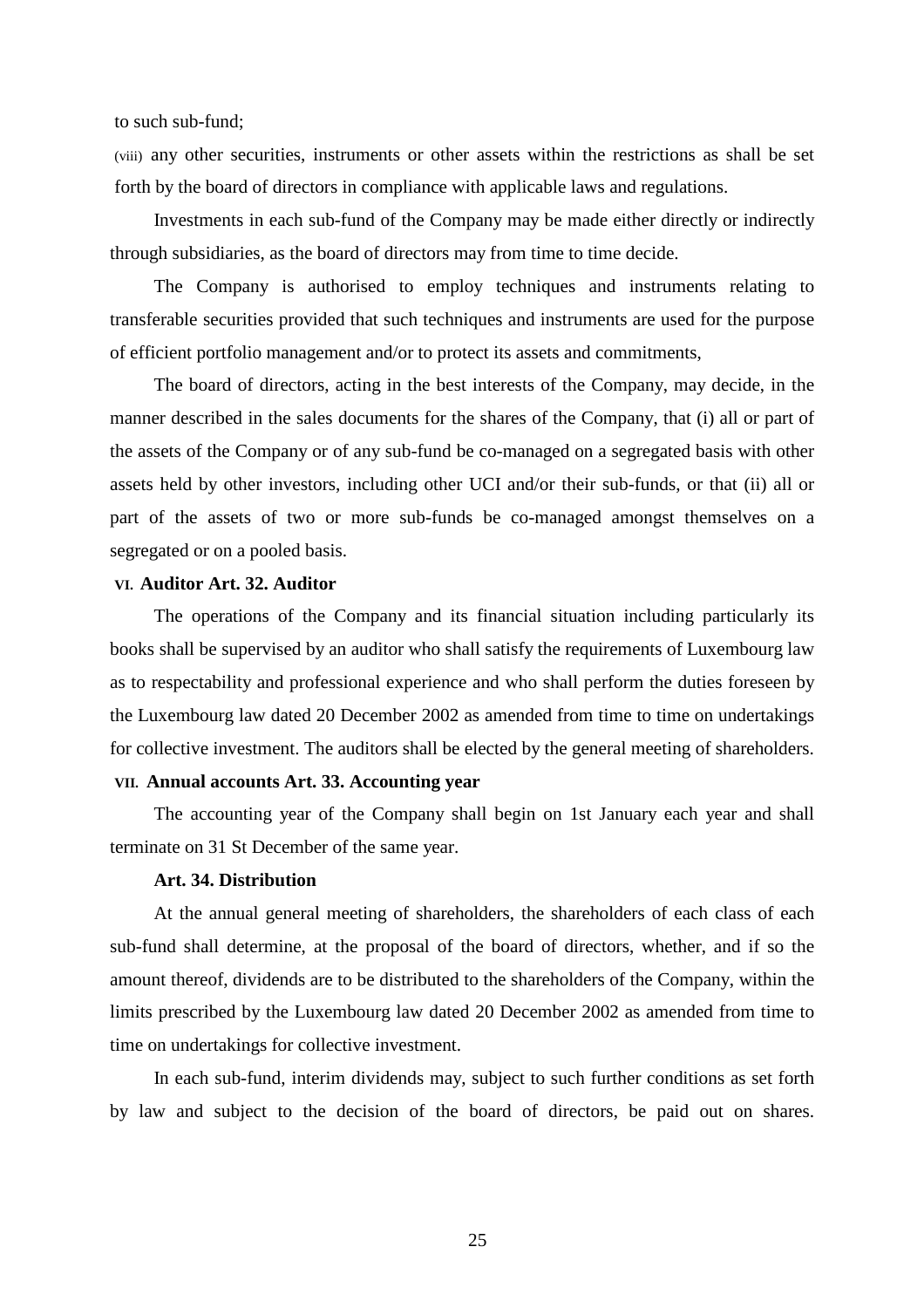Dividends which are not claimed within a period of five years starting from their payment date will become statute-barred for their beneficiaries and will revert to the relevant sub-fund.

#### **VIII. Dissolution and Liquidation**

### **Art. 35. Dissolution of the Company**

The Company may at any time be dissolved by a resolution taken by the general meeting of shareholders subject to the quorum and majority requirements as defined in Article 18 hereof.

Whenever the capital falls below two thirds of the minimum capital as provided by the Luxembourg law 20 December 2002 as amended from time to time on undertakings for collective investment, the board of directors has to submit the question of the dissolution of the Company to the general meeting of shareholders. The general meeting for which no quorum shall be required shall decide on simple majority of the votes of the shares represented at the meeting.

The question of the dissolution of the Company shall also be referred to the general meeting of shareholders whenever the capital falls below one quarter of the minimum capital as provided by the Luxembourg law dated 20 December 2002 as amended from time to time on undertakings for collective investment in such event the general meeting shall be held without quorum requirements and the dissolution may be decided by the shareholders holding one quarter of the votes present or represented at that meeting.

The meeting must be convened so that it is held within a period of forty days from ascertainment that the net assets of the Company have fallen below two thirds or one quarter of the legal minimum as the case may be.

The issue of new shares by the Company shall cease on the date of publication of the notice of the general shareholders' meeting, to which the dissolution and liquidation of the Company shall be proposed.

One or more liquidators shall be appointed by the general meeting of shareholders to realise the assets of the Company, subject to the supervision of the relevant supervisory authority in the best interests of the shareholders.

The proceeds of the liquidation of each sub-fund, net of all liquidation expenses, shall be distributed by the liquidators among the holders of shares in each class in accordance with their respective rights, The amounts not claimed by shareholders at the end of the liquidation process shall be deposited, in accordance with Luxembourg law, with the Caisse de Consignations in Luxembourg until the statutory limitation period has lapsed.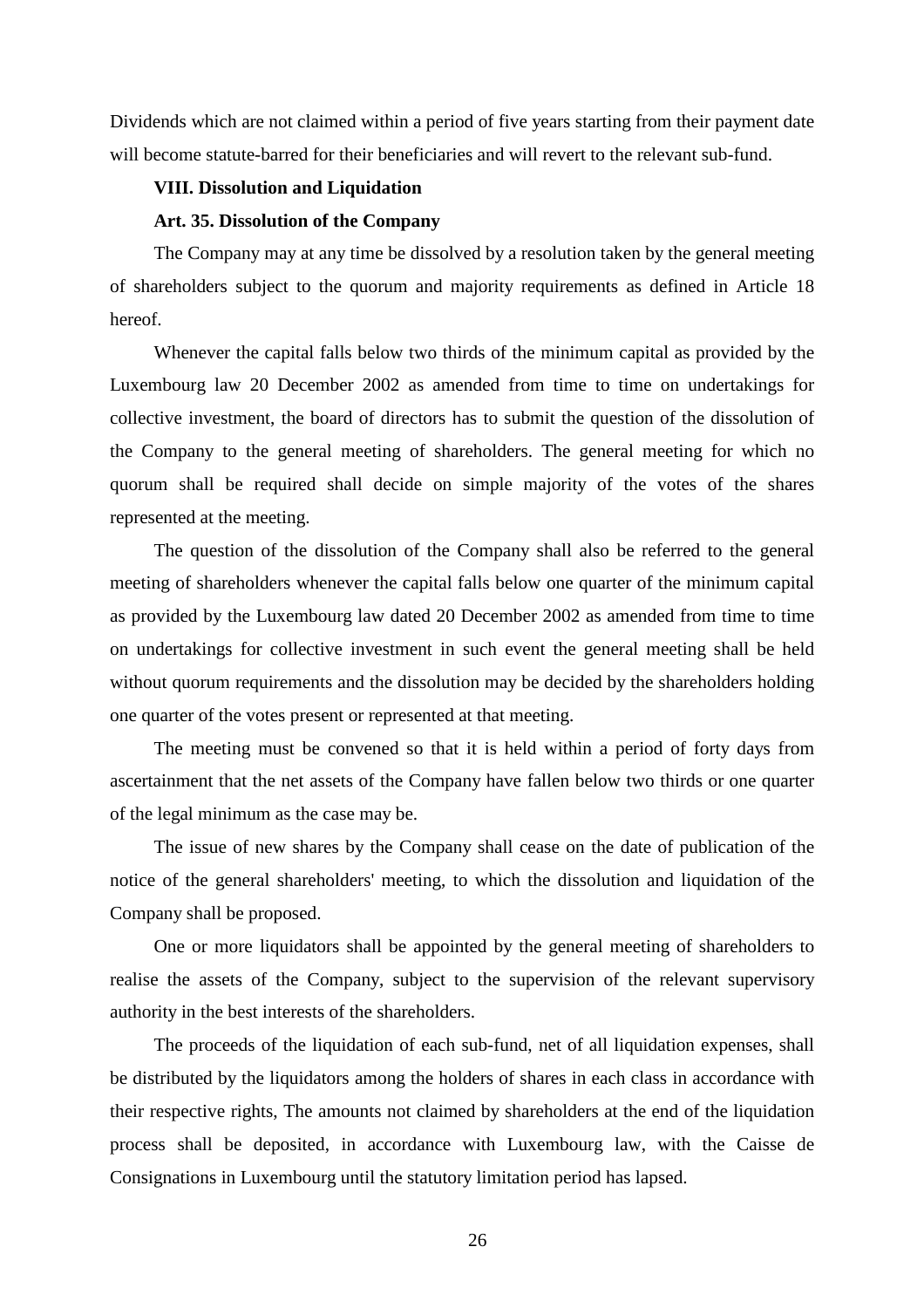# **Art. 36. Termination, division and amalgamation of sub-funds and/or classes of shares**

The directors may decide at any moment the termination, division and/or amalgamation of any sub-fund. In the case of termination of a sub-fund, the shares will be redeemed against cash at the net asset value per share determined on the valuation day as described in the prospectus of the Company. If more than one sub-fund and/or class of shares are offered the directors may offer to the concerned shareholders the conversion of their class of shares into classes of shares of another sub-fund, under terms fixed by the directors and described in the prospectus of the Company.

In the event that for any reason the value of the net assets in any sub-fund or of any class of shares within a sub-fund has decreased to an amount determined by the directors from time to time to be the minimum level for such sub-fund or such class of shares to be operated in an economically efficient manner, or if a change in the economic or political situation relating to the sub-fund concerned would have material adverse consequences on the investments of that sub-fund, or as a matter of economic rationalization, the directors may decide to compulsorily redeem all the shares of the relevant classes issued in such sub-fund at the net asset value per share, taking into account actual realisation prices of investments and realisation expenses and calculated on the valuation day at which such decision shall take effect.

The Company shall serve a notice to the shareholders of the relevant class of shares prior to the effective date of the compulsory redemption, which will indicate the reasons for and the procedure of the redemption operations. Registered shareholders will be notified in writing. Unless it is otherwise decided in the interests of, or to maintain equal treatment between, the shareholders of the Company, the shareholders of the sub-fund concerned may continue to request redemption or conversion of their shares free of charge, taking into account actual realisation prices of investments and realisation expenses and prior to the date effective for the compulsory redemption.

Notwithstanding the powers conferred on the board of directors by the preceding paragraph hereof, the general meeting of shareholders of any one or all classes of shares issued in any sub- fund may, upon proposal of the board of directors, redeem all the shares of the relevant classes and refund to the shareholders the net asset value of their shares, taking into account actual realisation prices of investments and realisation expenses and calculated on the valuation day at which such decision shall take effect. There shall be no quorum requirements for such general meeting of shareholders that shall decide by resolution taken by

27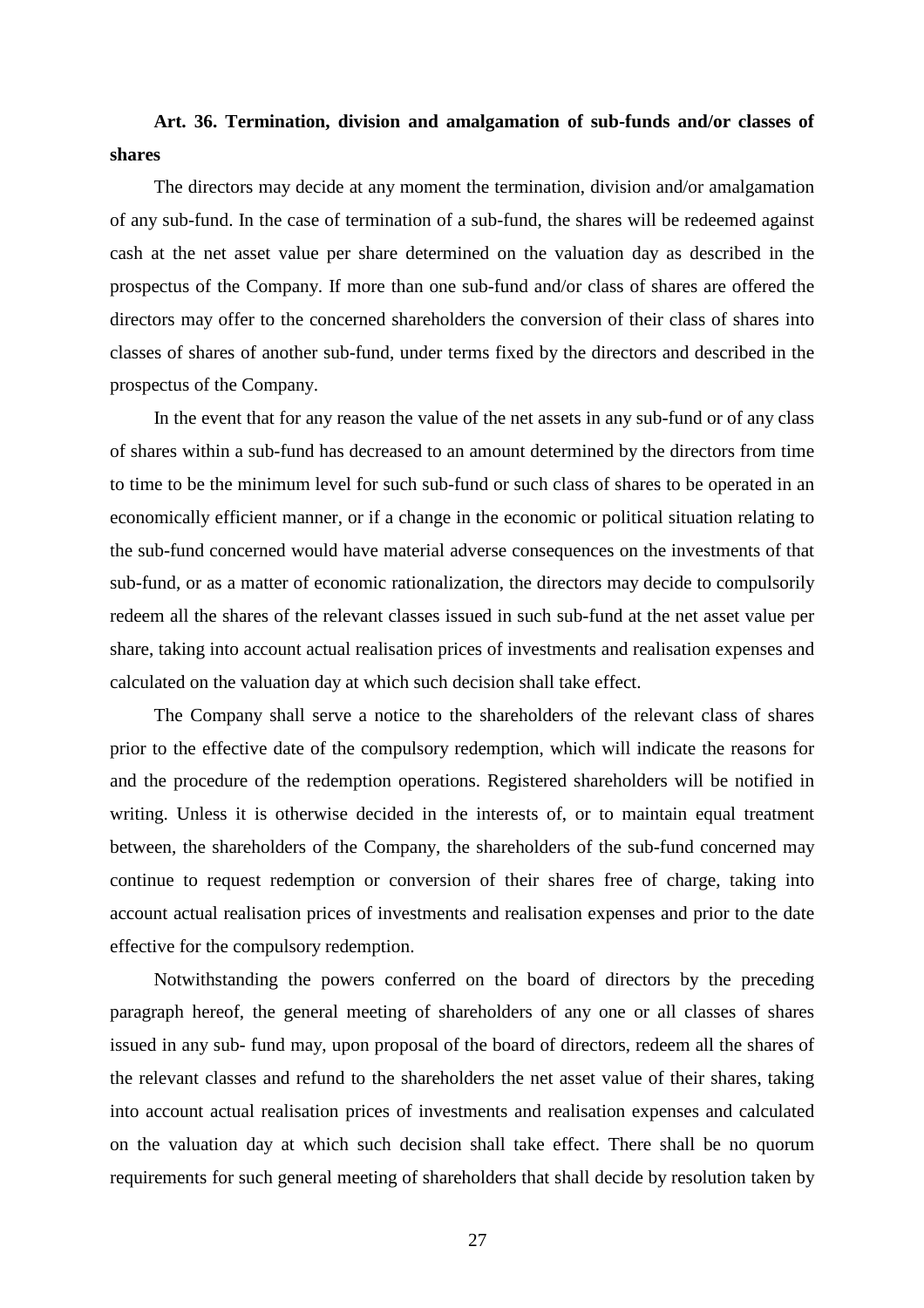simple majority of those present or represented.

Assets which may not be distributed to their owners upon the implementation of the redemption will be deposited with the custodian of the Company for a period of six months thereafter; after such period, the assets will be deposited with the Caisse des Consignations on behalf of the persons entitled thereto.

All redeemed shares will be cancelled in the books of the Company.

The liquidation of a sub-fund shall not involve the liquidation of another sub-fund. Only the liquidation of the last sub-fund of the Company involves the liquidation of the Company.

Under the same circumstances as provided in the second paragraph of this Article 36, the board of directors may decide to allocate the assets of any sub-fund or class of shares to those of another existing sub-fund or class of shares within the Company or to another undertaking for collective investment organised under the provisions of Part I of the Luxembourg law dated 20 December 2002 as amended from time to time on undertakings for collective investment or to another sub- fund or class of shares within such undertakings for collective investment (hereinafter referred to as the «new sub-fund or class of shares») and to redesignate the classes of shares concerned as shares of another class (following a split or consolidation, if necessary, and the payment of the amount corresponding to any fractional entitlement to shareholders). Such decision will be published in the same manner as described hereabove (and, in addition, the publication will contain information in relation to the new sub-fund or class of shares), one month before the date on which the amalgamation becomes effective in order to enable shareholders to request redemption or conversion of their shares free of charge during such period.

Under the same circumstances provided for under this Article 36 the board of directors may decide to reorganise a sub-fund or class of shares by means of a division into two or more sub- funds or classes of shares. Such decision will be published in the same manner as described hereabove (and, in addition, the publication will contain information about the two or more new sub-funds or classes of shares) one month before the date on which the division becomes effective in order to enable the shareholders to request redemption of their shares free of charge during such period.

Notwithstanding the powers conferred to the board of directors by the preceding paragraph, an amalgamation or division of sub-funds or classes of shares within the Company may be decided upon by a general meeting of shareholders of the classes of shares in the subfund concerned for which there shall be no quorum requirements and which will decide, upon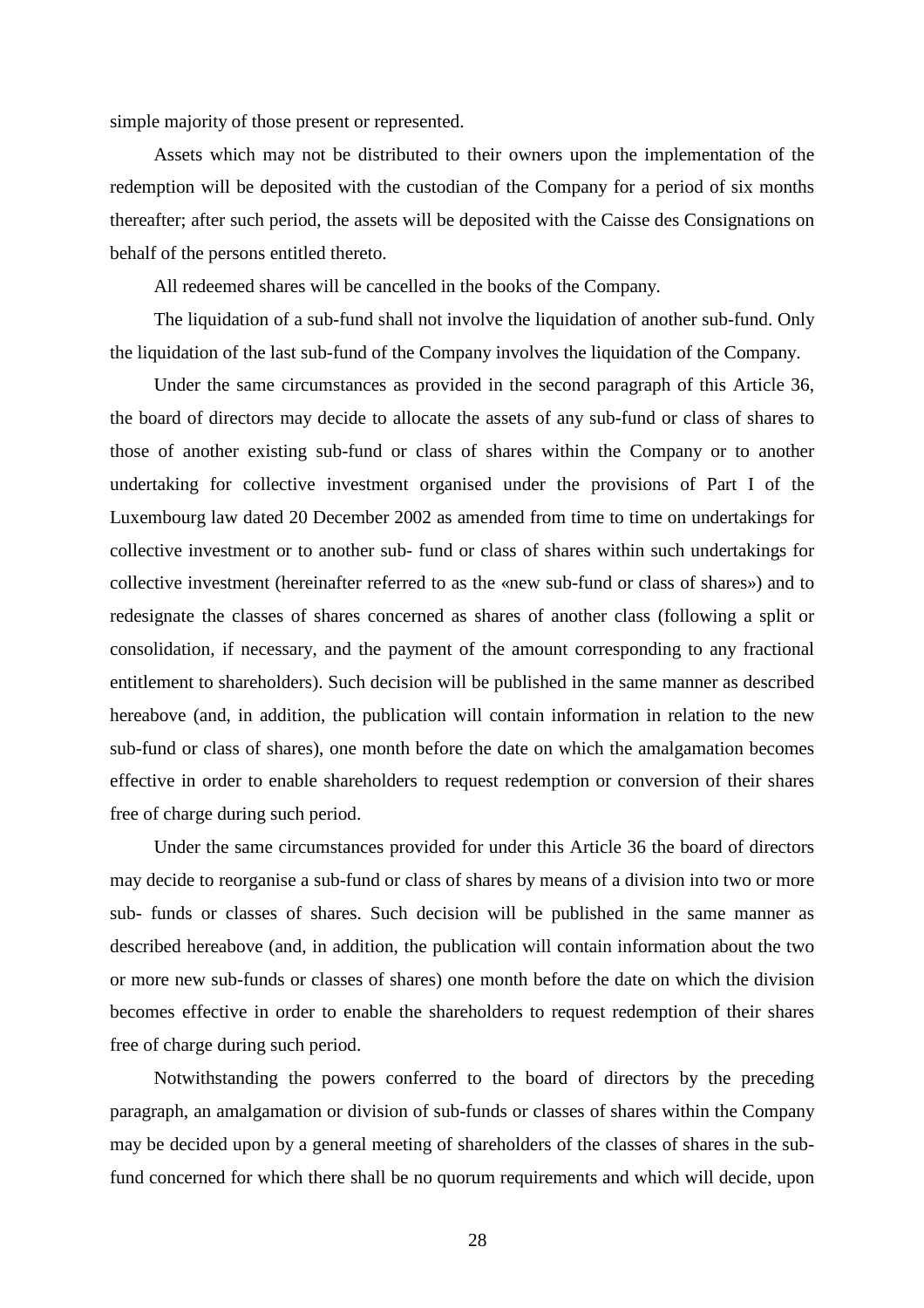such amalgamation or division, by resolution taken by simple majority of those present or represented.

A contribution of the assets and of the liabilities distributable of any sub-fund or class of shares to another undertaking for collective investment referred to hereinbefore or to another sub-fund or class of shares within such undertaking for collective investment shall require a resolution of the shareholders of the classes of shares issued in the sub-fund concerned taken with fifty percent (50%) quorum requirement of the shares in issue and adopted at two thirds majority of the shares present or represented at such meeting, except when such an amalgamation is to be implemented with a Luxembourg undertaking for collective investment of the contractual type («fonds commun de placement») or a foreign based undertaking for collective undertakings, in which case resolutions shall be binding only on such shareholders who have voted in favour of such amalgamation.

### **Art. 37. Liquidation**

In case of the dissolution of the Company, the liquidation shall be carried out by one or several liquidators (who may be natural persons or legal entities) named by the meeting of shareholders effecting such dissolution and which shall determine their powers and their compensation.

The net product of the liquidation of each sub-fund shall be distributed by the liquidators to the shareholders of each sub-fund in proportion to the number of shares which they hold in that sub- fund. The amounts not claimed by the shareholders at the end of the liquidation shall be deposited with the Caisse des Consignations in Luxembourg. If these amounts were not claimed before the end of a period of five years, the amounts shall become statute-barred and cannot be claimed any more.

### **Art. 38. Expenses borne by the Company**

The formation expenses will be paid by the Company and will be amortised over a fiveyear period in equal instalments. Sub-funds created after the incorporation of the Company will only bear the formation and preliminary expenses relating to their own launching, which will be amortised over a five-years period in equal instalments.

The Company bears all its running costs as foreseen in Article 12 hereof

# **Art. 39. Amendment of the articles of incorporation**

These articles of incorporation may be amended from time to time by a meeting of shareholders, subject to the quorum and majority voting requirements provided by the laws of Luxembourg.